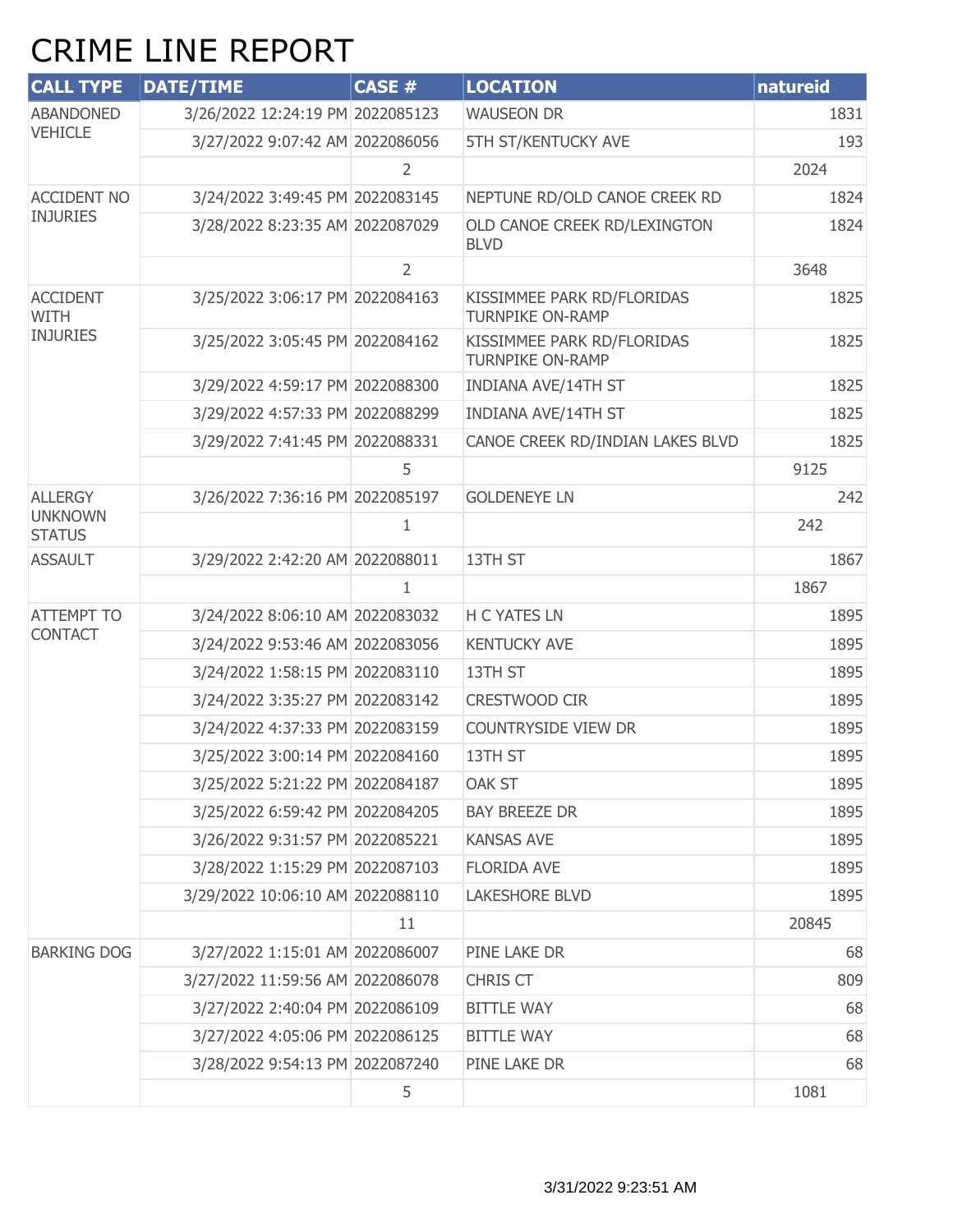| <b>BATTERY</b>     | 3/26/2022 3:48:11 PM 2022085156  |    | 13TH ST                                               | 1870  |
|--------------------|----------------------------------|----|-------------------------------------------------------|-------|
|                    |                                  | 1  |                                                       | 1870  |
| <b>BURGLARY TO</b> | 3/25/2022 1:53:52 AM 2022084013  |    | <b>CRESTWOOD LN</b>                                   | 1842  |
| A RESIDENCE        |                                  | 1  |                                                       | 1842  |
| <b>CITIZEN</b>     | 3/24/2022 9:23:09 AM 2022083049  |    | <b>LAKESHORE BLVD</b>                                 | 1811  |
| <b>ASSIST</b>      | 3/24/2022 10:53:49 AM 2022083070 |    | ST CLOUD VILLAGE CT                                   | 1811  |
|                    | 3/24/2022 2:39:33 PM 2022083124  |    | <b>GATOR BAY CREEK BLVD</b>                           | 1811  |
|                    | 3/24/2022 2:55:24 PM 2022083130  |    | <b>GRAPE AVE</b>                                      | 1811  |
|                    | 3/24/2022 7:04:53 PM 2022083189  |    | NEPTUNE RD                                            | 1811  |
|                    | 3/24/2022 5:43:48 PM 2022083173  |    | NEPTUNE RD                                            | 1811  |
|                    | 3/25/2022 9:29:05 AM 2022084071  |    | <b>VIRGINIA AVE</b>                                   | 1811  |
|                    | 3/25/2022 12:08:35 PM 2022084108 |    | <b>CROSS PRAIRIE PKWY</b>                             | 1811  |
|                    | 3/25/2022 1:03:51 PM 2022084125  |    | NOTTEL DR                                             | 1811  |
|                    | 3/25/2022 2:04:37 PM 2022084141  |    | 2ND ST                                                | 1811  |
|                    | 3/25/2022 7:58:23 PM 2022084218  |    | OAK ST                                                | 1811  |
|                    | 3/25/2022 10:58:20 PM 2022084251 |    | <b>BAKEWELL PL</b>                                    | 1811  |
|                    | 3/26/2022 10:05:47 AM 2022085096 |    | 13TH ST                                               | 1811  |
|                    | 3/26/2022 10:43:05 AM 2022085105 |    | MISSOURI AVE                                          | 1811  |
|                    | 3/26/2022 2:23:19 PM 2022085142  |    | <b>DAKOTA AVE</b>                                     | 1811  |
|                    | 3/26/2022 2:13:32 PM 2022085141  |    | 13TH ST                                               | 1811  |
|                    | 3/26/2022 5:09:24 PM 2022085165  |    | CRESTWOOD LN                                          | 1811  |
|                    | 3/26/2022 8:44:51 PM 2022085212  |    | <b>NEPTUNE RD</b>                                     | 1811  |
|                    | 3/27/2022 2:46:03 PM 2022086111  |    | <b>SENATE AVE</b>                                     | 1811  |
|                    | 3/27/2022 10:13:16 PM 2022086176 |    | 15TH ST                                               | 1811  |
|                    | 3/27/2022 8:12:20 PM 2022086161  |    | <b>NEPTUNE RD</b>                                     | 1811  |
|                    | 3/28/2022 10:08:02 AM 2022087056 |    | KISSIMMEE PARK RD/FLORIDAS<br><b>TURNPIKE ON-RAMP</b> | 1811  |
|                    | 3/28/2022 9:49:22 AM 2022087047  |    | OHIO AVE                                              | 1811  |
|                    | 3/28/2022 11:07:35 AM 2022087074 |    | MASSACHUSETTS AVE                                     | 1811  |
|                    | 3/28/2022 12:22:51 PM 2022087091 |    | <b>CONTINENTAL ST</b>                                 | 1811  |
|                    | 3/29/2022 7:42:21 AM 2022088065  |    | MICHIGAN AVE                                          | 1811  |
|                    | 3/29/2022 9:11:28 AM 2022088093  |    | SHERWOOD AVE                                          | 1811  |
|                    | 3/29/2022 8:55:01 AM 2022088088  |    | <b>BREEZY PALM PL</b>                                 | 1811  |
|                    | 3/29/2022 10:33:37 AM 2022088122 |    | 13TH ST                                               | 1811  |
|                    | 3/29/2022 12:55:56 PM 2022088183 |    | <b>NEPTUNE RD</b>                                     | 1811  |
|                    | 3/29/2022 1:28:19 PM 2022088203  |    | <b>NEW YORK AVE</b>                                   | 1811  |
|                    | 3/29/2022 4:45:47 PM 2022088294  |    | 13TH ST                                               | 1811  |
|                    | 3/29/2022 5:47:05 PM 2022088309  |    | <b>BETSY ROSS LN</b>                                  | 1811  |
|                    |                                  | 33 |                                                       | 59763 |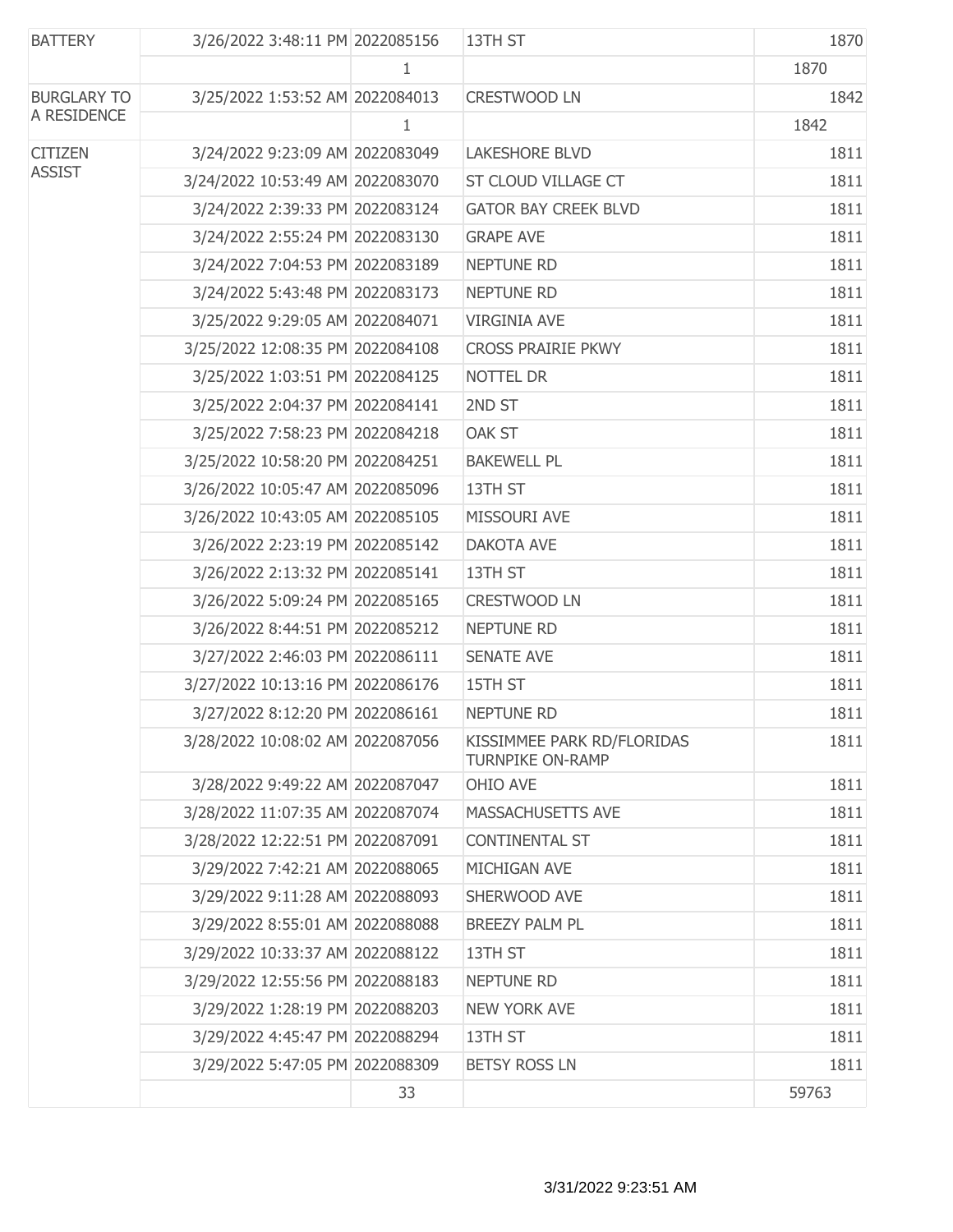| <b>CITIZEN ASSIT</b>            | 3/29/2022 8:10:41 AM 2022088072  |    | <b>GRAND VISTA LN</b>            | 2134  |
|---------------------------------|----------------------------------|----|----------------------------------|-------|
| <b>UNKNOWN</b><br><b>OTHER</b>  |                                  | 1  |                                  | 2134  |
| <b>CITIZEN ASSIT</b>            | 3/25/2022 7:40:32 PM 2022084214  |    | <b>SEVEN OAKS DR</b>             | 575   |
| <b>WELFARE</b><br><b>CHECK</b>  |                                  | 1  |                                  | 575   |
| <b>CIVIL MATTER</b>             | 3/24/2022 3:23:16 PM 2022083139  |    | <b>NEPTUNE RD</b>                | 1810  |
|                                 | 3/25/2022 12:17:32 AM 2022084005 |    | <b>VILLA WAY CIR</b>             | 1810  |
|                                 | 3/25/2022 5:47:36 AM 2022084040  |    | POOLSIDE DR                      | 19    |
|                                 | 3/25/2022 11:20:47 AM 2022084094 |    | <b>STAR LN</b>                   | 19    |
|                                 | 3/25/2022 3:25:19 PM 2022084169  |    | MICHIGAN AVE                     | 19    |
|                                 | 3/25/2022 3:55:29 PM 2022084173  |    | <b>JERSEY AVE</b>                | 19    |
|                                 | 3/25/2022 7:38:10 PM 2022084213  |    | OLD CANOE CREEK RD               | 1810  |
|                                 | 3/26/2022 5:30:03 PM 2022085171  |    | 13TH ST                          | 19    |
|                                 | 3/27/2022 4:26:52 PM 2022086127  |    | <b>TEMPLE LN</b>                 | 1810  |
|                                 | 3/27/2022 4:34:48 PM 2022086130  |    | CANOE CREEK RD                   | 1810  |
|                                 | 3/27/2022 6:05:42 PM 2022086145  |    | S INDIANA AVE                    | 19    |
|                                 | 3/27/2022 5:32:38 PM 2022086141  |    | <b>SENATE AVE</b>                | 19    |
|                                 | 3/27/2022 6:11:13 PM 2022086147  |    | <b>NEPTUNE RD</b>                | 1810  |
|                                 | 3/28/2022 7:14:56 PM 2022087214  |    | PRESERVE BLVD                    | 1810  |
|                                 | 3/28/2022 6:04:16 PM 2022087197  |    | <b>READE CIR</b>                 | 1810  |
|                                 | 3/29/2022 1:54:19 PM 2022088218  |    | <b>CACTUS CT</b>                 | 19    |
|                                 | 3/29/2022 5:01:26 PM 2022088303  |    | MISSOURI AVE                     | 1810  |
|                                 | 3/29/2022 7:40:41 PM 2022088330  |    | CANOE CREEK RD/INDIAN LAKES BLVD | 1810  |
|                                 | 3/29/2022 6:22:57 PM 2022088322  |    | VERMONT AVE/10TH ST              | 1810  |
|                                 | 3/29/2022 7:52:20 PM 2022088332  |    | MICHIGAN CT                      | 19    |
|                                 |                                  | 20 |                                  | 20081 |
| <b>COMMERCIAL</b>               | 3/24/2022 5:14:59 PM 2022083169  |    | 9TH ST                           | 50    |
| <b>BURGLARY</b><br><b>ALARM</b> | 3/26/2022 7:35:37 AM 2022085073  |    | 13TH ST                          | 50    |
|                                 | 3/26/2022 7:44:50 AM 2022085074  |    | 10TH ST                          | 50    |
|                                 | 3/27/2022 10:07:12 AM 2022086066 |    | OLD CANOE CREEK RD               | 50    |
|                                 | 3/27/2022 10:02:26 AM 2022086064 |    | 13TH ST                          | 50    |
|                                 | 3/28/2022 1:53:39 AM 2022087007  |    | E 17TH ST                        | 50    |
|                                 | 3/28/2022 8:13:37 PM 2022087226  |    | OLD HICKORY TREE RD              | 50    |
|                                 | 3/29/2022 6:26:11 AM 2022088041  |    | <b>CANOE CREEK RD</b>            | 50    |
|                                 | 3/29/2022 8:41:45 PM 2022088337  |    | OLD CANOE CREEK RD               | 50    |
|                                 |                                  | 9  |                                  | 450   |
| <b>CONFINED</b>                 | 3/25/2022 9:06:37 AM 2022084068  |    | MISSOURI AVE                     | 59    |
| <b>DANGEROUS</b><br>ANIMAL      |                                  | 1  |                                  | 59    |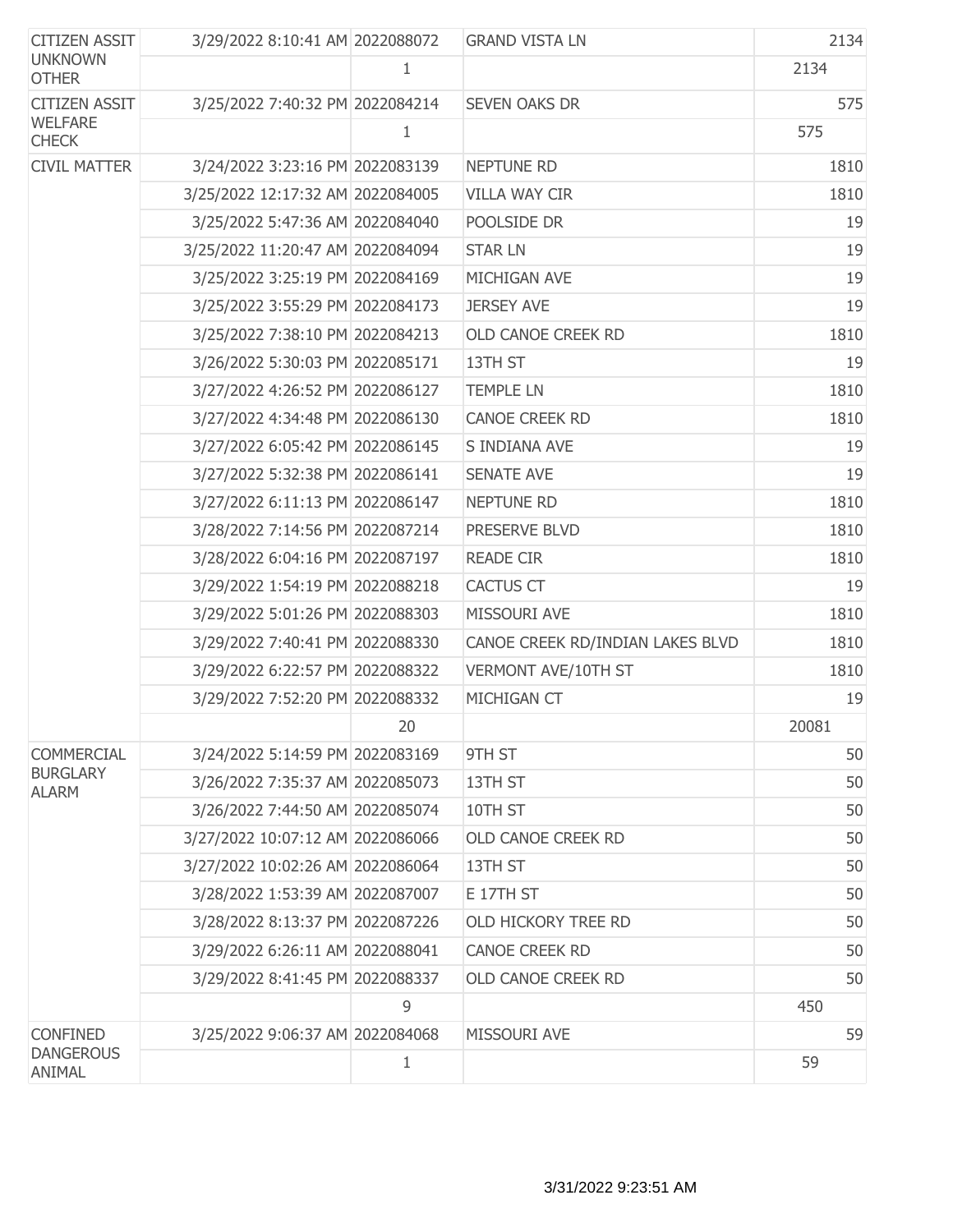| <b>CONSENTUAL</b><br><b>CONTACT</b> | 3/24/2022 9:22:21 AM 2022083048  |                | PENNSYLVANIA AVE                | 1864  |
|-------------------------------------|----------------------------------|----------------|---------------------------------|-------|
|                                     | 3/28/2022 2:49:54 PM 2022087140  |                | 13TH ST                         | 1864  |
|                                     | 3/29/2022 8:52:47 AM 2022088087  |                | E 5TH ST/ORANGE AVE             | 1864  |
|                                     |                                  | 3              |                                 | 5592  |
| <b>CRA MEETING</b>                  | 3/25/2022 11:22:44 AM 2022084096 |                | 9TH ST                          | 2054  |
|                                     |                                  | 1              |                                 | 2054  |
| <b>CRA TRAINING</b>                 | 3/24/2022 7:18:36 AM 2022083029  |                | <b>CORD AVE</b>                 | 2055  |
|                                     | 3/24/2022 7:43:34 AM 2022083030  |                | <b>CORD AVE</b>                 | 2055  |
|                                     | 3/29/2022 7:41:56 AM 2022088064  |                |                                 | 2055  |
|                                     | 3/29/2022 7:45:14 AM 2022088066  |                |                                 | 2055  |
|                                     |                                  | 4              |                                 | 8220  |
| CRIMINAL                            | 3/29/2022 6:27:25 PM 2022088324  |                | <b>TAURUS LN</b>                | 1860  |
| <b>MISCHIEF</b>                     |                                  | 1              |                                 | 1860  |
| <b>CUSTODY</b>                      | 3/25/2022 3:18:02 PM 2022084167  |                | <b>CANOE CREEK RD</b>           | 1935  |
| <b>ISSUE</b>                        | 3/28/2022 3:41:04 PM 2022087149  |                | 13TH ST                         | 1935  |
|                                     |                                  | $\overline{2}$ |                                 | 3870  |
| <b>DANGEROUS</b>                    | 3/24/2022 11:24:33 AM 2022083079 |                | MICHIGAN AVE                    | 54    |
| ANIMAL                              | 3/27/2022 5:42:47 AM 2022086031  |                | E IRLO BRONSON MEM HWY          | 54    |
|                                     |                                  | 2              |                                 | 108   |
| <b>DISTURBANCE</b>                  | 3/26/2022 10:38:49 PM 2022085236 |                | <b>CHESTNUT ST</b>              | 1844  |
|                                     | 3/28/2022 12:03:02 PM 2022087086 |                | <b>CRYSTAL LN</b>               | 1844  |
|                                     | 3/28/2022 9:08:21 PM 2022087233  |                | <b>MARYLAND AVE</b>             | 1844  |
|                                     | 3/29/2022 12:02:29 PM 2022088163 |                | 9TH ST/NEW YORK AVE             | 1844  |
|                                     | 3/29/2022 6:13:24 PM 2022088318  |                | <b>SENATE AVE</b>               | 1844  |
|                                     | 3/29/2022 9:06:55 PM 2022088342  |                | <b>MANCHESTER DR</b>            | 1844  |
|                                     |                                  | 6              |                                 | 11064 |
| <b>DRUGS</b>                        | 3/24/2022 2:31:48 AM 2022083008  |                | 13TH ST/MARYLAND AVE            | 1812  |
|                                     | 3/25/2022 3:41:21 AM 2022084034  |                | <b>3RD ST/VERMONT AVE</b>       | 1812  |
|                                     | 3/28/2022 10:16:01 AM 2022087058 |                | <b>NEPTUNE RD</b>               | 1812  |
|                                     | 3/28/2022 11:20:27 PM 2022087252 |                | 10TH ST/MARYLAND AVE            | 1812  |
|                                     | 3/29/2022 2:16:23 AM 2022088009  |                | <b>GEORGIA AVE</b>              | 1812  |
|                                     | 3/29/2022 4:24:08 PM 2022088285  |                | SERGEANT GRAHAM DR/H C YATES LN | 1812  |
|                                     |                                  | 6              |                                 | 10872 |
| DUI IMPAIRED                        | 3/26/2022 2:49:16 AM 2022085017  |                | 13TH ST/DELAWARE AVE            | 810   |
| <b>DRIVER</b>                       |                                  | 1              |                                 | 810   |
| <b>DUPLICATE</b>                    | 3/24/2022 2:37:47 AM 2022083010  |                | E IRLO BRONSON MEM HWY          | 1851  |
| <b>CALL</b>                         | 3/24/2022 1:28:43 PM 2022083104  |                | 13TH ST                         | 1851  |
|                                     | 3/24/2022 8:52:15 PM 2022083204  |                | <b>CANOE CREEK RD</b>           | 1851  |
|                                     | 3/25/2022 7:48:29 AM 2022084054  |                | TAY WES DR                      | 1851  |
|                                     | 3/25/2022 11:57:26 AM 2022084105 |                | 13TH ST                         | 1851  |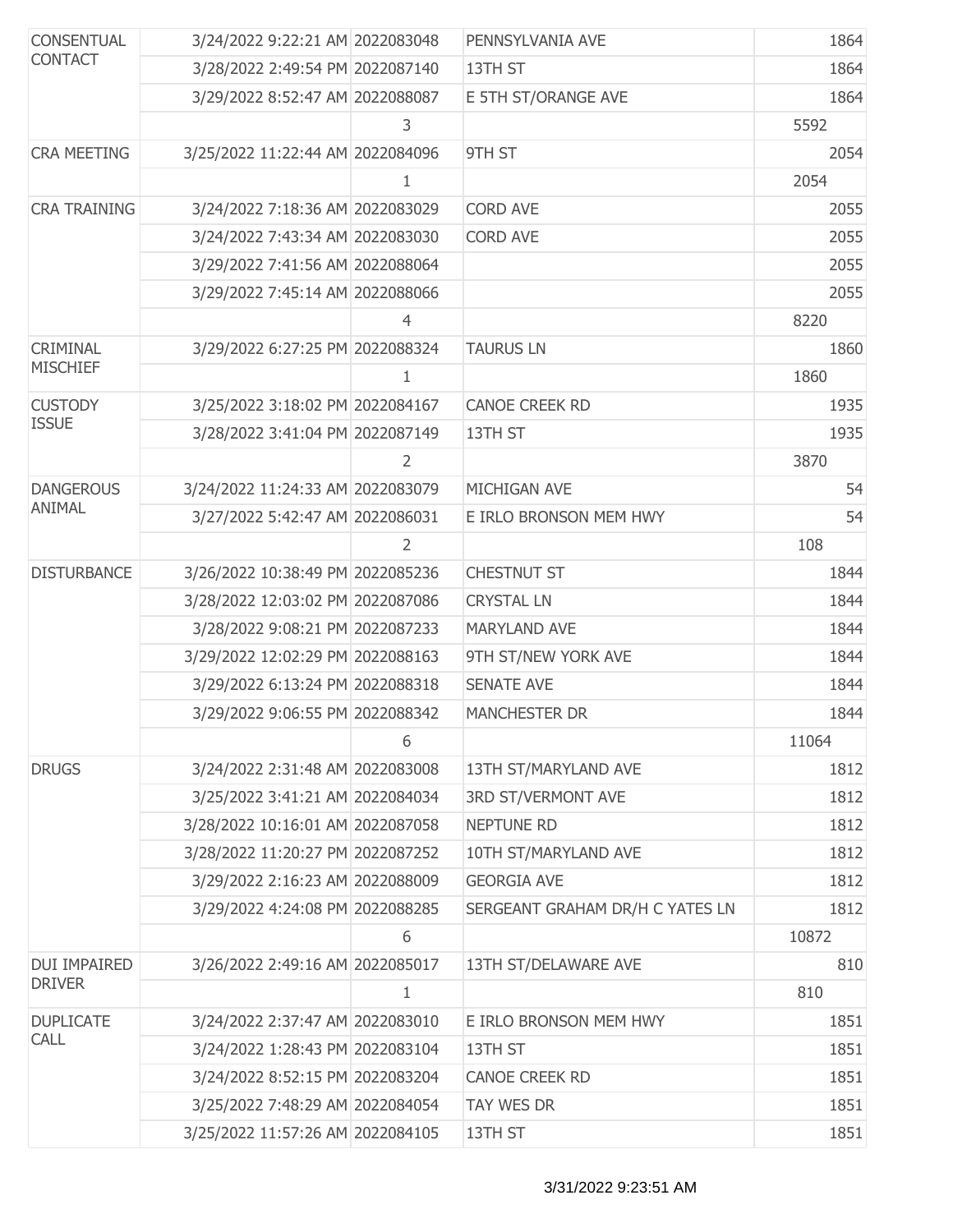| <b>DUPLICATE</b>   | 3/25/2022 2:28:23 PM 2022084148  |                | PROGRESS LN                  | 1851  |
|--------------------|----------------------------------|----------------|------------------------------|-------|
| <b>CALL</b>        | 3/25/2022 2:43:25 PM 2022084154  |                | 11TH ST                      | 1851  |
|                    | 3/25/2022 4:57:13 PM 2022084182  |                | <b>NOLTE RD</b>              | 1851  |
|                    | 3/25/2022 10:36:40 PM 2022084250 |                | 17TH ST/MICHIGAN AVE         | 1851  |
|                    | 3/25/2022 9:55:34 PM 2022084246  |                | 11TH ST                      | 1851  |
|                    | 3/26/2022 2:45:20 PM 2022085148  |                | 13TH ST                      | 1851  |
|                    | 3/26/2022 2:45:23 PM 2022085149  |                | 13TH ST                      | 1851  |
|                    | 3/26/2022 5:17:27 PM 2022085169  |                | <b>WEST ACRES DR</b>         | 1851  |
|                    | 3/26/2022 9:58:43 PM 2022085226  |                | <b>KEYSTONE POINTE DR</b>    | 1851  |
|                    | 3/26/2022 10:03:30 PM 2022085227 |                | <b>KEYSTONE POINTE DR</b>    | 1851  |
|                    | 3/27/2022 7:10:43 AM 2022086042  |                | PENNSYLVANIA AVE             | 1851  |
|                    | 3/27/2022 9:58:14 AM 2022086063  |                | <b>ELBIB DR</b>              | 1851  |
|                    | 3/27/2022 11:19:18 PM 2022086179 |                | 11TH ST                      | 1851  |
|                    | 3/27/2022 8:25:07 PM 2022086163  |                | <b>NEW YORK AVE</b>          | 1851  |
|                    | 3/28/2022 1:59:56 PM 2022087121  |                |                              | 1851  |
|                    | 3/28/2022 5:31:32 PM 2022087189  |                | <b>BRIARWOOD ESTATES CIR</b> | 1851  |
|                    | 3/28/2022 7:00:42 PM 2022087211  |                | <b>KELSEY LN</b>             | 1851  |
|                    | 3/28/2022 9:08:41 PM 2022087234  |                | <b>MARYLAND AVE</b>          | 1851  |
|                    | 3/29/2022 6:20:04 AM 2022088038  |                | <b>GREEN DRAGON DR</b>       | 1851  |
|                    | 3/29/2022 10:46:10 AM 2022088127 |                | 17TH ST                      | 1851  |
|                    | 3/29/2022 11:43:01 AM 2022088154 |                | <b>KANSAS AVE</b>            | 1851  |
|                    | 3/29/2022 12:52:31 PM 2022088179 |                | <b>TENNESSEE AVE</b>         | 1851  |
|                    | 3/29/2022 4:56:48 PM 2022088297  |                | <b>JEBIDIAH CT</b>           | 1851  |
|                    | 3/29/2022 5:05:52 PM 2022088305  |                | <b>KENTUCKY AVE</b>          | 1851  |
|                    | 3/29/2022 10:09:45 PM 2022088357 |                | 13TH ST                      | 1851  |
|                    | 3/29/2022 9:15:26 PM 2022088345  |                | <b>NESTING LOOP</b>          | 1851  |
|                    | 3/29/2022 9:06:46 PM 2022088341  |                | <b>MANCHESTER DR</b>         | 1851  |
|                    |                                  | 32             |                              | 59232 |
| <b>FOUND DRUGS</b> | 3/28/2022 11:55:10 AM 2022087085 |                | <b>OLD CANOE CREEK RD</b>    | 63    |
| PARAPHERNAL<br>IA  |                                  | 1              |                              | 63    |
| <b>FOUND</b>       | 3/24/2022 9:01:29 PM 2022083207  |                | <b>GUENEVERE CT</b>          | 144   |
| <b>PERSON</b>      |                                  | 1              |                              | 144   |
| <b>FOUND</b>       | 3/28/2022 9:59:47 AM 2022087050  |                | <b>GEORGIA AVE</b>           | 36    |
| <b>PROPERTY</b>    | 3/28/2022 7:18:57 PM 2022087215  |                | <b>KELSEY LN</b>             | 36    |
|                    |                                  | $\overline{2}$ |                              | 72    |
| <b>FRAUD</b>       | 3/25/2022 8:47:32 AM 2022084062  |                | SUMMER WINDS CIR             | 1863  |
|                    | 3/27/2022 10:12:20 AM 2022086067 |                | <b>ARIZONA AVE</b>           | 1863  |
|                    |                                  | $\overline{2}$ |                              | 3726  |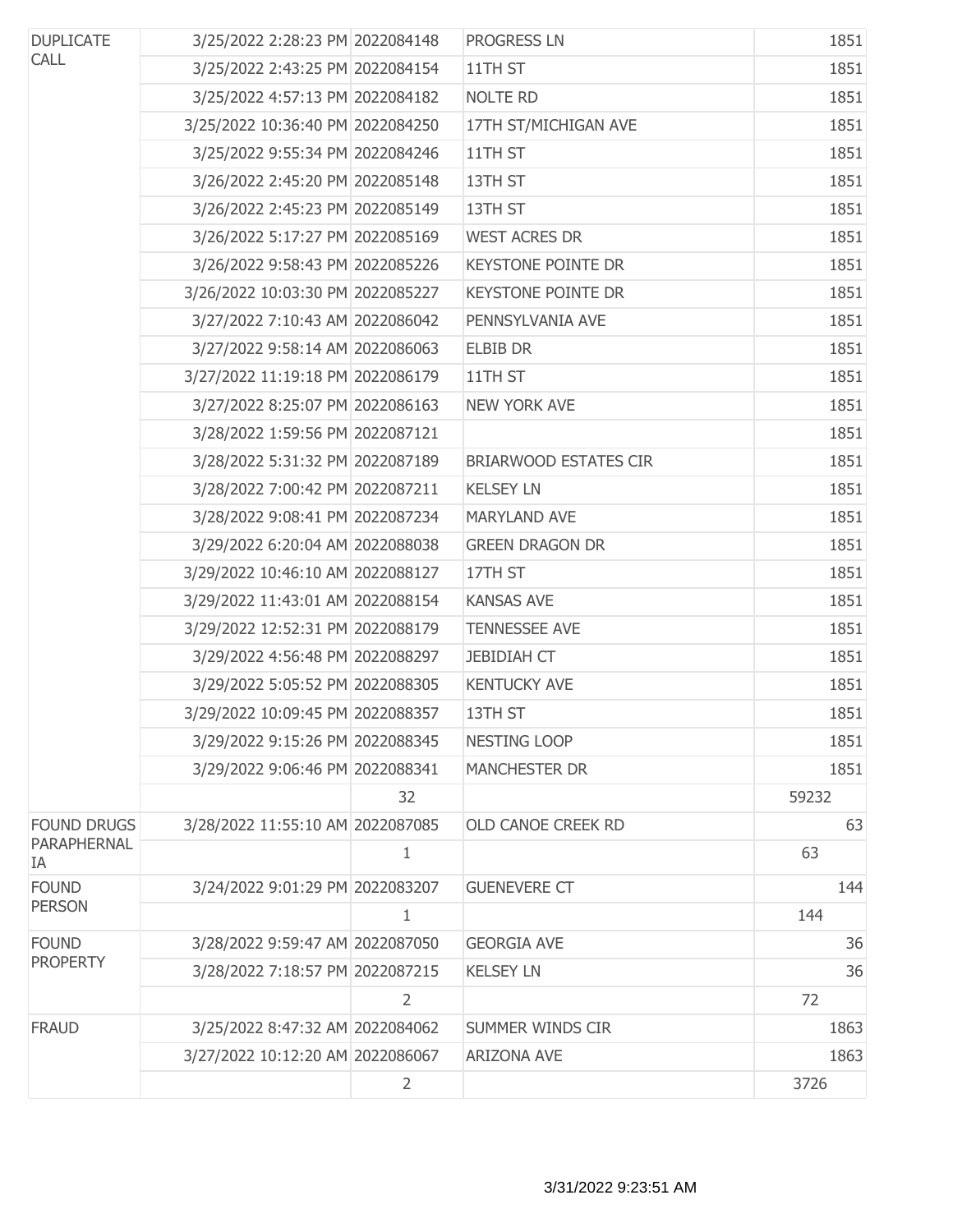| <b>FRAUD</b>                                     | 3/29/2022 8:21:20 AM 2022088075  |                | MINNESOTA AVE                    | 86    |
|--------------------------------------------------|----------------------------------|----------------|----------------------------------|-------|
| <b>FORGERY</b>                                   |                                  | 1              |                                  | 86    |
| <b>FRAUD</b><br><b>FORGERY BY</b><br>PHONE EMAIL | 3/24/2022 4:54:49 PM 2022083163  |                | <b>INDIANA AVE</b>               | 1962  |
|                                                  |                                  | 1              |                                  | 1962  |
| <b>GOLF CART</b>                                 | 3/25/2022 1:27:53 PM 2022084134  |                | OHIO AVE                         | 2142  |
| <b>REGISTRATIO</b><br>N                          | 3/28/2022 11:49:20 AM 2022087083 |                | <b>FLORIDA AVE</b>               | 2142  |
|                                                  | 3/28/2022 1:44:01 PM 2022087115  |                | <b>FLORIDA AVE</b>               | 2142  |
|                                                  | 3/28/2022 3:54:09 PM 2022087152  |                |                                  | 2142  |
|                                                  | 3/29/2022 3:50:35 PM 2022088276  |                | <b>LAKESHORE BLVD</b>            | 2142  |
|                                                  |                                  | 5              |                                  | 10710 |
| <b>HARRASSMEN</b>                                | 3/26/2022 8:33:43 AM 2022085084  |                | 13TH ST                          | 1897  |
| Τ                                                |                                  | 1              |                                  | 1897  |
| <b>HAZARDOUS</b>                                 | 3/24/2022 2:19:14 PM 2022083118  |                | 13TH ST/JERSEY AVE               | 1971  |
| <b>ROAD</b><br><b>CONDITIONS</b>                 |                                  | 1              |                                  | 1971  |
| HIT AND RUN                                      | 3/24/2022 2:53:52 PM 2022083129  |                | 13TH ST                          | 1823  |
|                                                  |                                  | 1              |                                  | 1823  |
| <b>INFORMATION</b>                               | 3/26/2022 10:36:18 PM 2022085234 |                | <b>VIRGINIA AVE</b>              | 1836  |
|                                                  |                                  | 1              |                                  | 1836  |
| <b>INJURED</b>                                   | 3/24/2022 4:29:10 PM 2022083156  |                | <b>ROBINSON AVE</b>              | 60    |
| <b>ANIMAL</b>                                    | 3/27/2022 4:05:20 AM 2022086027  |                | 13TH ST                          | 60    |
|                                                  |                                  | $\overline{2}$ |                                  | 120   |
| <b>INJURED</b>                                   | 3/27/2022 6:44:51 PM 2022086154  |                | MICHIGAN AVE/PRESERVE BLVD       | 1878  |
| <b>PERSON</b>                                    |                                  | 1              |                                  | 1878  |
| <b>INTELLIGENCE</b>                              | 3/24/2022 3:15:56 AM 2022083012  |                | QUOTATION CT/OLD HICKORY TREE RD | 1977  |
| <b>LED POLICING</b>                              | 3/24/2022 3:10:40 AM 2022083011  |                | EXCHANGE PL/OLD HICKORY TREE RD  | 1977  |
|                                                  | 3/24/2022 9:03:24 AM 2022083041  |                | NOLTE RD/UPTOWN WAY              | 1977  |
|                                                  | 3/24/2022 9:15:18 AM 2022083046  |                | CRESTWOOD CIR                    | 1977  |
|                                                  | 3/24/2022 9:12:33 AM 2022083044  |                | NOLTE RD                         | 1977  |
|                                                  | 3/24/2022 8:28:18 AM 2022083036  |                | 13TH ST                          | 1977  |
|                                                  | 3/24/2022 9:59:32 AM 2022083059  |                | ESPRIT LN/FRIARS COVE RD         | 1977  |
|                                                  | 3/24/2022 9:06:18 AM 2022083042  |                | TYBEE RD/NOLTE RD                | 1977  |
|                                                  | 3/24/2022 10:07:25 AM 2022083063 |                | <b>VIRGINIA AVE</b>              | 1977  |
|                                                  | 3/24/2022 11:04:14 AM 2022083072 |                | 13TH ST                          | 1977  |
|                                                  | 3/24/2022 10:38:14 AM 2022083067 |                | 13TH ST                          | 1977  |
|                                                  | 3/24/2022 1:53:29 PM 2022083109  |                | ST CLOUD VILLAGE CT              | 1977  |
|                                                  | 3/24/2022 10:49:00 AM 2022083068 |                | <b>MAXIMUS LN</b>                | 1977  |
|                                                  | 3/24/2022 11:19:15 AM 2022083077 |                | MARYLAND AVE                     | 1977  |
|                                                  | 3/24/2022 12:04:02 PM 2022083083 |                | POOLSIDE DR                      | 1977  |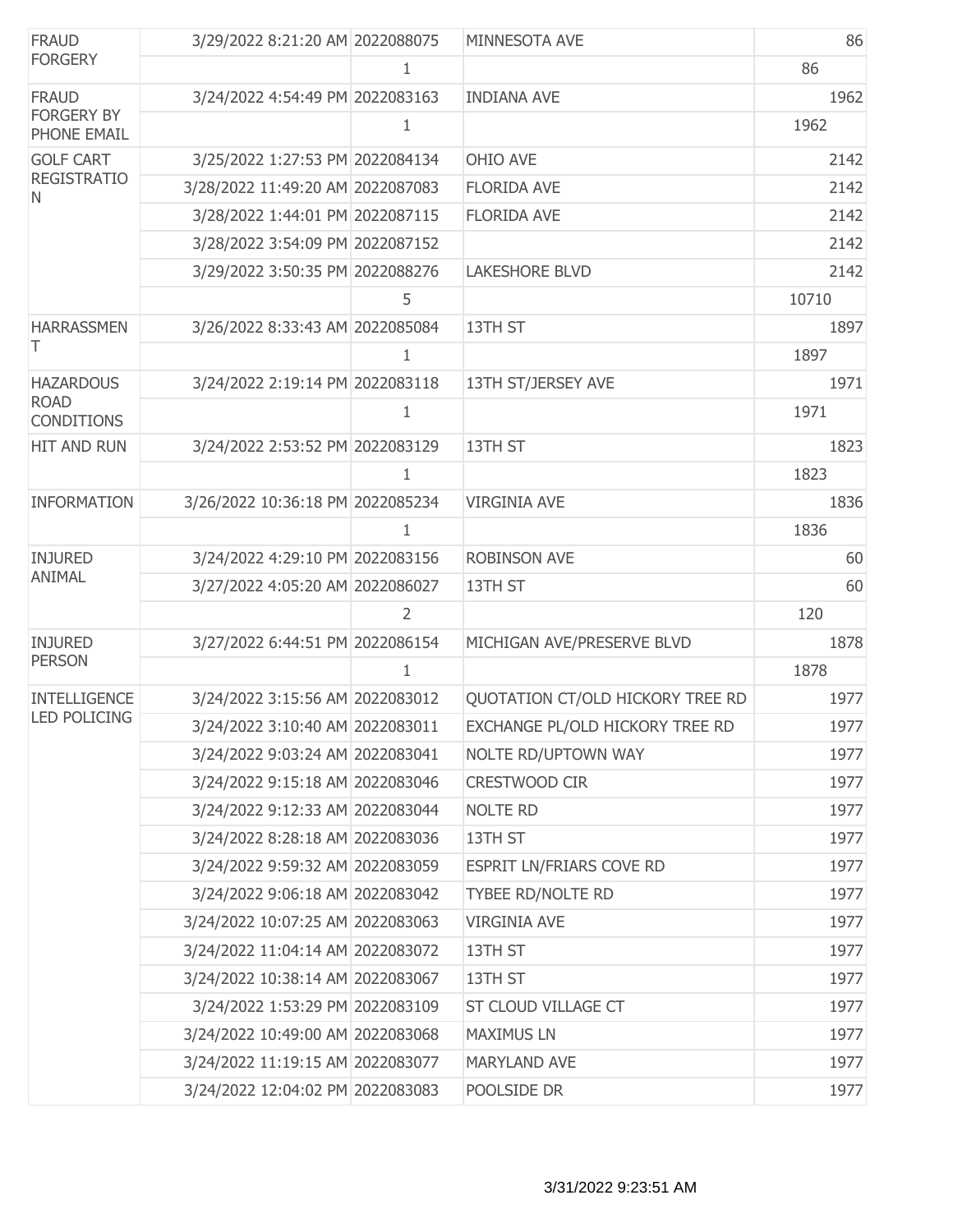| <b>INTELLIGENCE</b> | 3/24/2022 12:11:40 PM 2022083085 | PINE LAKE DR/OLD CANOE CREEK RD  | 1977 |
|---------------------|----------------------------------|----------------------------------|------|
| <b>LED POLICING</b> | 3/24/2022 11:40:42 AM 2022083081 | PINE VALLEY RD                   | 1977 |
|                     | 3/24/2022 11:58:57 AM 2022083082 | NEPTUNE BAY CIR                  | 1977 |
|                     | 3/24/2022 12:54:10 PM 2022083094 | 10TH ST                          | 1977 |
|                     | 3/24/2022 12:25:37 PM 2022083087 | 8TH ST                           | 1977 |
|                     | 3/24/2022 1:23:21 PM 2022083101  | <b>LAKESHORE BLVD</b>            | 1977 |
|                     | 3/24/2022 2:38:58 PM 2022083123  | MOSSYCUP DR                      | 1977 |
|                     | 3/24/2022 1:22:50 PM 2022083100  | MICHIGAN AVE                     | 1977 |
|                     | 3/24/2022 3:07:32 PM 2022083137  | E 5TH ST                         | 1977 |
|                     | 3/24/2022 3:43:28 PM 2022083144  | <b>CONNECTICUT AVE</b>           | 1977 |
|                     | 3/24/2022 2:57:51 PM 2022083132  | 14TH ST                          | 1977 |
|                     | 3/24/2022 3:42:44 PM 2022083143  | 11TH ST                          | 1977 |
|                     | 3/24/2022 3:57:35 PM 2022083148  | 12TH ST                          | 1977 |
|                     | 3/24/2022 4:37:50 PM 2022083160  | PINE LAKE DR                     | 1977 |
|                     | 3/24/2022 6:03:48 PM 2022083176  | E IRLO BRONSON MEM HWY           | 1977 |
|                     | 3/24/2022 6:08:09 PM 2022083178  | <b>NOVA RD</b>                   | 1977 |
|                     | 3/24/2022 10:50:30 PM 2022083220 | OHIO AVE                         | 1977 |
|                     | 3/24/2022 11:38:53 PM 2022083230 | 10TH ST                          | 1977 |
|                     | 3/24/2022 10:53:25 PM 2022083222 | MISSOURI AVE                     | 1977 |
|                     | 3/24/2022 11:57:09 PM 2022083236 | MURCOTT DR/HAMLIN AVE            | 1977 |
|                     | 3/25/2022 1:09:08 AM 2022084007  | OLD HICKORY TREE RD/QUOTATION CT | 1977 |
|                     | 3/25/2022 1:14:07 AM 2022084008  | OLD HICKORY TREE RD/EXCHANGE PL  | 1977 |
|                     | 3/25/2022 1:43:46 AM 2022084010  | HICKORY GROVE RD/GUERNSEY BND    | 1977 |
|                     | 3/25/2022 3:04:32 AM 2022084027  | E 17TH ST/PARK COMMERCE CT       | 1977 |
|                     | 3/25/2022 3:06:41 AM 2022084028  | E 17TH ST/CAMBRELLE WAY          | 1977 |
|                     | 3/25/2022 6:19:05 AM 2022084042  | <b>LAKESHORE BLVD</b>            | 1977 |
|                     | 3/25/2022 6:42:41 AM 2022084043  | S NARCOOSSEE RD                  | 1977 |
|                     | 3/25/2022 6:54:07 AM 2022084045  | SERGEANT GRAHAM DR               | 1977 |
|                     | 3/25/2022 10:50:17 AM 2022084079 | <b>CONTINENTAL ST</b>            | 1977 |
|                     | 3/25/2022 11:09:05 AM 2022084089 | 13TH ST                          | 1977 |
|                     | 3/25/2022 12:20:16 PM 2022084110 | TEKA LN/OLD CANOE CREEK RD       | 1977 |
|                     | 3/25/2022 3:14:44 PM 2022084166  | MICHIGAN AVE                     | 1977 |
|                     | 3/25/2022 9:03:42 PM 2022084233  | <b>HANCOCK CIR</b>               | 1977 |
|                     | 3/25/2022 9:29:26 PM 2022084238  | <b>BATTAGLIA BLVD</b>            | 1977 |
|                     | 3/25/2022 11:24:02 PM 2022084270 | <b>BAY CT</b>                    | 1977 |
|                     | 3/25/2022 9:22:56 PM 2022084237  | NEPTUNE BAY CIR                  | 1977 |
|                     | 3/25/2022 9:47:40 PM 2022084241  | <b>BLOWING BREEZE AVE</b>        | 1977 |
|                     | 3/25/2022 9:55:31 PM 2022084245  | <b>TOHOQUA BLVD</b>              | 1977 |
|                     | 3/25/2022 11:21:58 PM 2022084268 | <b>CELENA CIR</b>                | 1977 |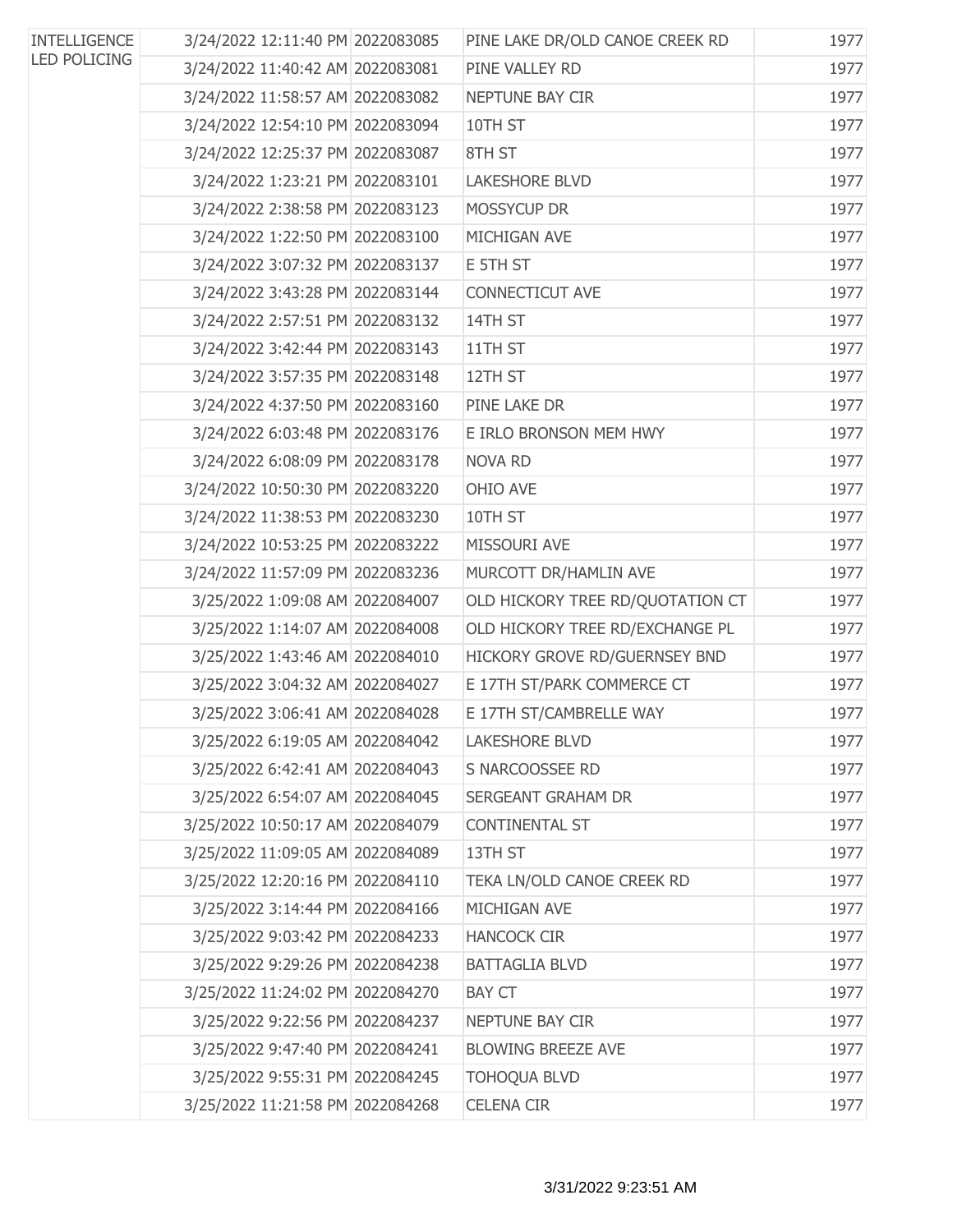| <b>INTELLIGENCE</b><br><b>LED POLICING</b> | 3/26/2022 12:26:09 AM 2022085004 | MALLARD POND BLVD/OLD CANOE<br><b>CREEK RD</b> | 1977 |
|--------------------------------------------|----------------------------------|------------------------------------------------|------|
|                                            | 3/26/2022 6:01:22 AM 2022085061  | 13TH ST                                        | 1977 |
|                                            | 3/26/2022 6:53:40 AM 2022085067  | <b>LAKESHORE BLVD</b>                          | 1977 |
|                                            | 3/26/2022 7:02:17 AM 2022085068  | DEER CREEK BLVD/CANOE CREEK RD                 | 1977 |
|                                            | 3/26/2022 6:01:45 AM 2022085062  | 9TH ST/NEW YORK AVE                            | 1977 |
|                                            | 3/26/2022 7:20:26 AM 2022085071  | <b>NEW YORK AVE</b>                            | 1977 |
|                                            | 3/26/2022 7:45:13 AM 2022085075  | CONTINENTAL ST                                 | 1977 |
|                                            | 3/26/2022 5:54:01 PM 2022085176  | 13TH ST                                        | 1977 |
|                                            | 3/26/2022 7:44:53 PM 2022085199  | SOUTHERN VISTA LOOP/NOLTE RD                   | 1977 |
|                                            | 3/26/2022 7:49:45 PM 2022085200  | HICKORY GROVE RD/GUERNSEY BND                  | 1977 |
|                                            | 3/26/2022 7:53:25 PM 2022085201  | MICHIGAN AVE/PRESERVE BLVD                     | 1977 |
|                                            | 3/27/2022 3:29:57 AM 2022086024  | OLD CANOE CREEK RD                             | 1977 |
|                                            | 3/26/2022 10:29:01 PM 2022085232 | ESPRIT LN/FRIARS COVE RD                       | 1977 |
|                                            | 3/27/2022 1:48:01 AM 2022086010  | PINE VALLEY RD                                 | 1977 |
|                                            | 3/27/2022 6:10:41 AM 2022086033  | <b>LAKESHORE BLVD</b>                          | 1977 |
|                                            | 3/27/2022 6:19:17 AM 2022086034  | NEPTUNE RD/TOHOQUA BLVD                        | 1977 |
|                                            | 3/27/2022 7:44:02 AM 2022086044  | <b>LAKESHORE BLVD</b>                          | 1977 |
|                                            | 3/27/2022 1:21:04 AM 2022086008  | PINE TREE DR                                   | 1977 |
|                                            | 3/27/2022 9:46:05 AM 2022086060  | PEGHORN WAY                                    | 1977 |
|                                            | 3/27/2022 6:22:34 AM 2022086035  | <b>BUDINGER AVE</b>                            | 1977 |
|                                            | 3/27/2022 8:39:10 AM 2022086051  | <b>LAKESHORE BLVD</b>                          | 1977 |
|                                            | 3/27/2022 3:17:44 PM 2022086117  | 13TH ST                                        | 1977 |
|                                            | 3/27/2022 4:21:57 PM 2022086126  | TEKA LN/OLD CANOE CREEK RD                     | 1977 |
|                                            | 3/27/2022 6:14:33 PM 2022086148  | SOUTHERN VISTA LOOP/NOLTE RD                   | 1977 |
|                                            | 3/27/2022 7:15:35 PM 2022086159  | 13TH ST                                        | 1977 |
|                                            | 3/27/2022 5:26:49 PM 2022086140  | POOLSIDE DR                                    | 1977 |
|                                            | 3/27/2022 6:45:22 PM 2022086155  | HICKORY GROVE RD/GUERNSEY BND                  | 1977 |
|                                            | 3/28/2022 5:31:09 AM 2022087013  | MALLARD POND BLVD/OLD CANOE<br><b>CREEK RD</b> | 1977 |
|                                            | 3/28/2022 7:59:27 AM 2022087021  | OLD HICKORY TREE RD                            | 1977 |
|                                            | 3/28/2022 9:08:59 AM 2022087038  | E 12TH ST                                      | 1977 |
|                                            | 3/28/2022 8:38:55 AM 2022087031  | 12TH ST                                        | 1977 |
|                                            | 3/28/2022 8:40:51 AM 2022087032  | <b>INDIANA AVE</b>                             | 1977 |
|                                            | 3/28/2022 8:58:28 AM 2022087036  | MISSOURI AVE                                   | 1977 |
|                                            | 3/28/2022 8:59:12 AM 2022087037  | <b>LAKESHORE BLVD</b>                          | 1977 |
|                                            | 3/28/2022 8:48:22 AM 2022087034  | POOLSIDE DR                                    | 1977 |
|                                            | 3/28/2022 9:33:56 AM 2022087042  | <b>MAXIMUS LN</b>                              | 1977 |
|                                            | 3/28/2022 11:32:30 AM 2022087080 | <b>ORANGE AVE</b>                              | 1977 |
|                                            | 3/28/2022 12:05:37 PM 2022087087 | OLD CANOE CREEK RD                             | 1977 |
|                                            | 3/28/2022 1:13:31 PM 2022087102  | <b>GENTLE BREEZE DR</b>                        | 1977 |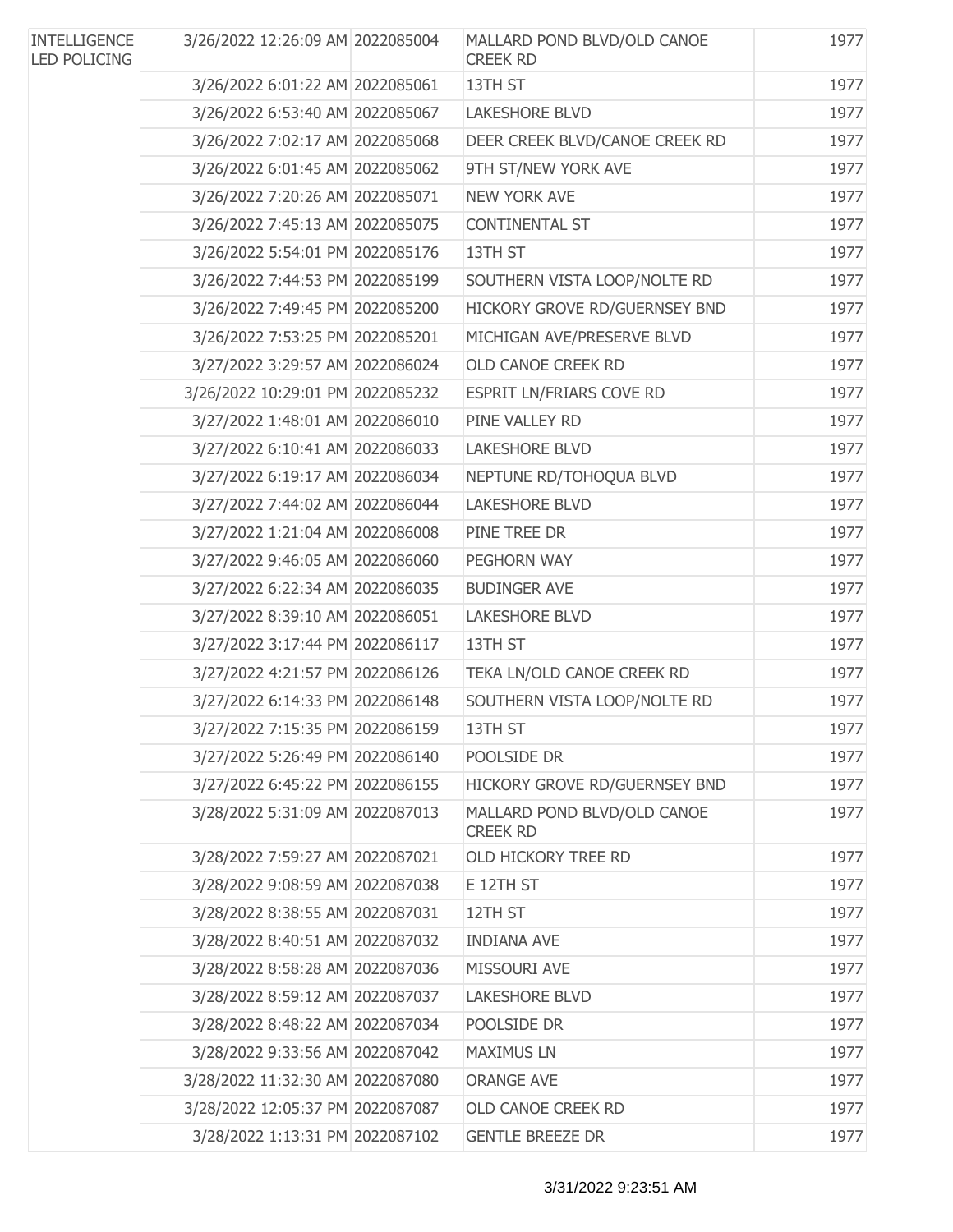| <b>INTELLIGENCE</b> | 3/28/2022 1:23:26 PM 2022087109 | <b>HICKORY GROVE RD</b>         | 1977 |
|---------------------|---------------------------------|---------------------------------|------|
| <b>LED POLICING</b> | 3/28/2022 4:37:21 PM 2022087169 | <b>KENTUCKY AVE</b>             | 1977 |
|                     | 3/28/2022 4:41:07 PM 2022087171 | PINE LAKE DR/OLD CANOE CREEK RD | 1977 |
|                     | 3/28/2022 4:47:26 PM 2022087173 | <b>CAROLINA AVE</b>             | 1977 |
|                     | 3/28/2022 3:56:56 PM 2022087154 | PONDEROSA DR/NEPTUNE RD         | 1977 |
|                     | 3/28/2022 3:56:56 PM 2022087155 | PONDEROSA DR/NEPTUNE RD         | 1977 |
|                     | 3/28/2022 3:56:57 PM 2022087156 | PONDEROSA DR/NEPTUNE RD         | 1977 |
|                     | 3/28/2022 5:25:55 PM 2022087185 | 13TH ST                         | 1977 |
|                     | 3/28/2022 5:53:38 PM 2022087194 | NEPTUNE BAY CIR                 | 1977 |
|                     | 3/28/2022 5:45:31 PM 2022087192 | GENTLE BREEZE DR/BAY BREEZE DR  | 1977 |
|                     | 3/28/2022 6:01:29 PM 2022087196 | <b>KEYSTONE POINTE DR</b>       | 1977 |
|                     | 3/28/2022 6:11:13 PM 2022087201 | <b>ST CLOUD VILLAGE CT</b>      | 1977 |
|                     | 3/29/2022 4:07:01 AM 2022088018 | BLACKBERRY CIR/BROWN CHAPEL RD  | 1977 |
|                     | 3/29/2022 4:16:57 AM 2022088019 | PINE VALLEY RD                  | 1977 |
|                     | 3/28/2022 9:54:25 PM 2022087241 | MISSOURI AVE                    | 1977 |
|                     | 3/29/2022 3:55:54 AM 2022088017 | NESTING LOOP                    | 1977 |
|                     | 3/29/2022 3:42:21 AM 2022088015 | JAFFA DR/HAMLIN AVE             | 1977 |
|                     | 3/29/2022 3:45:05 AM 2022088016 | <b>SUGAR MILL LN</b>            | 1977 |
|                     | 3/29/2022 6:13:03 AM 2022088036 | E 13TH ST                       | 1977 |
|                     | 3/29/2022 6:37:46 AM 2022088047 | 12TH ST                         | 1977 |
|                     | 3/29/2022 6:39:12 AM 2022088048 | 10TH ST                         | 1977 |
|                     | 3/29/2022 6:44:31 AM 2022088049 | MASSACHUSETTS AVE               | 1977 |
|                     | 3/29/2022 3:25:51 AM 2022088014 | <b>BROWN CHAPEL RD</b>          | 1977 |
|                     | 3/29/2022 6:45:43 AM 2022088050 | 10TH ST                         | 1977 |
|                     | 3/29/2022 6:31:42 AM 2022088045 | <b>CAMBRELLE WAY</b>            | 1977 |
|                     | 3/29/2022 6:12:44 AM 2022088035 | <b>CAMBRELLE WAY</b>            | 1977 |
|                     | 3/29/2022 6:03:50 AM 2022088032 | <b>HAMLIN AVE</b>               | 1977 |
|                     | 3/29/2022 6:21:11 AM 2022088040 | <b>CAMBRELLE WAY</b>            | 1977 |
|                     | 3/29/2022 6:52:37 AM 2022088053 | NEPTUNE RD/TOHOQUA BLVD         | 1977 |
|                     | 3/29/2022 7:21:54 AM 2022088061 | <b>CONTINENTAL ST</b>           | 1977 |
|                     | 3/29/2022 6:54:18 AM 2022088054 | CANOE CREEK RD                  | 1977 |
|                     | 3/29/2022 6:57:49 AM 2022088056 | <b>CAMBRELLE WAY</b>            | 1977 |
|                     | 3/29/2022 6:47:57 AM 2022088051 | <b>CAMBRELLE WAY</b>            | 1977 |
|                     | 3/29/2022 6:07:51 AM 2022088034 | 13TH ST                         | 1977 |
|                     | 3/29/2022 6:35:41 AM 2022088046 | 12TH ST                         | 1977 |
|                     | 3/29/2022 6:20:08 AM 2022088039 | E 12TH ST                       | 1977 |
|                     | 3/29/2022 8:36:59 AM 2022088083 | <b>GRAPE AVE</b>                | 1977 |
|                     | 3/29/2022 9:31:08 AM 2022088095 | <b>GRAPE AVE</b>                | 1977 |
|                     | 3/29/2022 9:43:31 AM 2022088100 | 13TH ST                         | 1977 |
|                     | 3/29/2022 7:25:29 AM 2022088062 | MICHIGAN AVE                    | 1977 |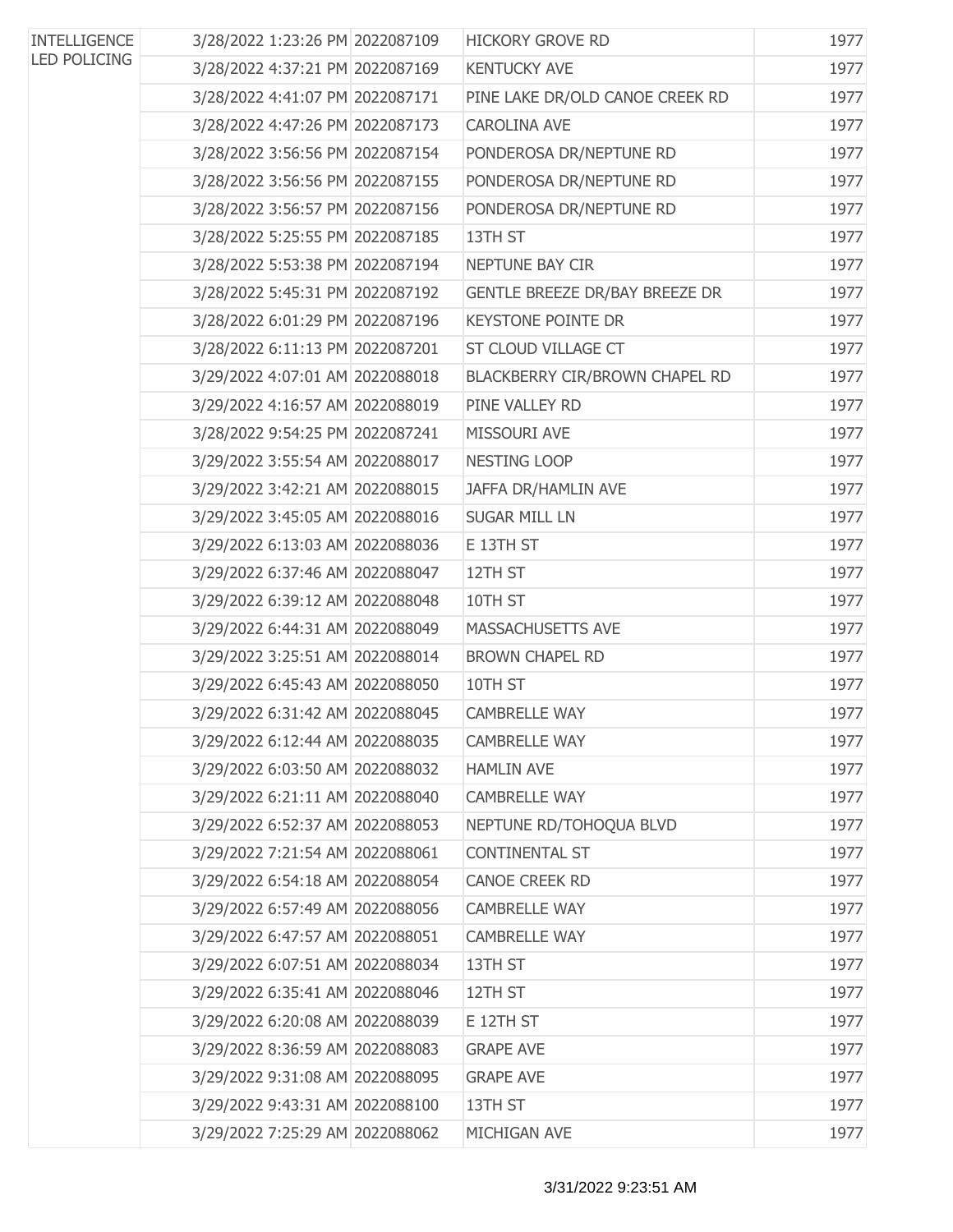| <b>INTELLIGENCE</b> | 3/29/2022 10:10:28 AM 2022088114 |     | CONNECTICUT AVE               | 1977   |
|---------------------|----------------------------------|-----|-------------------------------|--------|
| <b>LED POLICING</b> | 3/29/2022 8:22:41 AM 2022088076  |     | NOLTE RD                      | 1977   |
|                     | 3/29/2022 9:46:05 AM 2022088102  |     | PINE LAKE DR/17TH ST          | 1977   |
|                     | 3/29/2022 9:43:57 AM 2022088101  |     | TERRA SOLE PL/S NARCOOSSEE RD | 1977   |
|                     | 3/29/2022 9:38:34 AM 2022088097  |     | <b>OREGON AVE</b>             | 1977   |
|                     | 3/29/2022 9:47:38 AM 2022088104  |     | 13TH ST                       | 1977   |
|                     | 3/29/2022 11:18:19 AM 2022088143 |     | <b>VIRGINIA AVE</b>           | 1977   |
|                     | 3/29/2022 10:51:27 AM 2022088129 |     | PINE VALLEY RD                | 1977   |
|                     | 3/29/2022 11:10:38 AM 2022088140 |     | <b>GRAPE AVE</b>              | 1977   |
|                     | 3/29/2022 11:02:34 AM 2022088133 |     | <b>MAXIMUS LN</b>             | 1977   |
|                     | 3/29/2022 11:21:59 AM 2022088145 |     | 12TH ST                       | 1977   |
|                     | 3/29/2022 11:37:15 AM 2022088150 |     | 13TH ST                       | 1977   |
|                     | 3/29/2022 12:52:38 PM 2022088180 |     | <b>INDIANA AVE</b>            | 1977   |
|                     | 3/29/2022 2:38:46 PM 2022088240  |     | <b>ORANGE AVE</b>             | 1977   |
|                     | 3/29/2022 2:42:42 PM 2022088241  |     | <b>GRAPE AVE</b>              | 1977   |
|                     | 3/29/2022 2:55:28 PM 2022088247  |     | 10TH ST                       | 1977   |
|                     | 3/29/2022 2:59:53 PM 2022088251  |     | <b>LEXINGTON BLVD</b>         | 1977   |
|                     | 3/29/2022 1:23:54 PM 2022088199  |     | <b>NEW YORK AVE</b>           | 1977   |
|                     | 3/29/2022 1:39:15 PM 2022088211  |     | <b>KENTUCKY AVE</b>           | 1977   |
|                     | 3/29/2022 1:47:00 PM 2022088216  |     | <b>BARTON TOWNE CIR</b>       | 1977   |
|                     | 3/29/2022 1:05:14 PM 2022088191  |     | 13TH ST                       | 1977   |
|                     | 3/29/2022 1:56:48 PM 2022088220  |     | <b>CRAWFORD AVE</b>           | 1977   |
|                     | 3/29/2022 1:50:09 PM 2022088217  |     | 13TH ST                       | 1977   |
|                     | 3/29/2022 2:14:43 PM 2022088231  |     | MISSOURI AVE                  | 1977   |
|                     | 3/29/2022 2:20:13 PM 2022088234  |     | NEPTUNE RD                    | 1977   |
|                     | 3/29/2022 2:30:47 PM 2022088238  |     | 13TH ST                       | 1977   |
|                     | 3/29/2022 2:10:47 PM 2022088229  |     | E IRLO BRONSON MEM HWY        | 1977   |
|                     | 3/29/2022 3:04:55 PM 2022088256  |     | <b>MAXIMUS LN</b>             | 1977   |
|                     | 3/29/2022 3:50:21 PM 2022088275  |     | 13TH ST                       | 1977   |
|                     | 3/29/2022 3:54:49 PM 2022088278  |     | OLD CANOE CREEK RD            | 1977   |
|                     | 3/29/2022 4:14:19 PM 2022088282  |     | 13TH ST                       | 1977   |
|                     | 3/29/2022 6:26:02 PM 2022088323  |     | SAND STONE CIR                | 1977   |
|                     | 3/29/2022 11:10:55 PM 2022088366 |     | S NARCOOSSEE RD               | 1977   |
|                     | 3/29/2022 11:50:42 PM 2022088369 |     | 13TH ST                       | 1977   |
|                     | 3/29/2022 10:40:04 PM 2022088362 |     | 13TH ST                       | 1977   |
|                     | 3/29/2022 11:26:02 PM 2022088367 |     | E IRLO BRONSON MEM HWY        | 1977   |
|                     | 3/28/2022 3:56:57 PM 2022087157  |     | PONDEROSA DR/NEPTUNE RD       | 1977   |
|                     |                                  | 170 |                               | 336090 |
| <b>INTOXICATED</b>  | 3/25/2022 12:15:53 AM 2022084004 |     | PENNSYLVANIA AVE              | 1822   |
| <b>PERSON</b>       |                                  | 1   |                               | 1822   |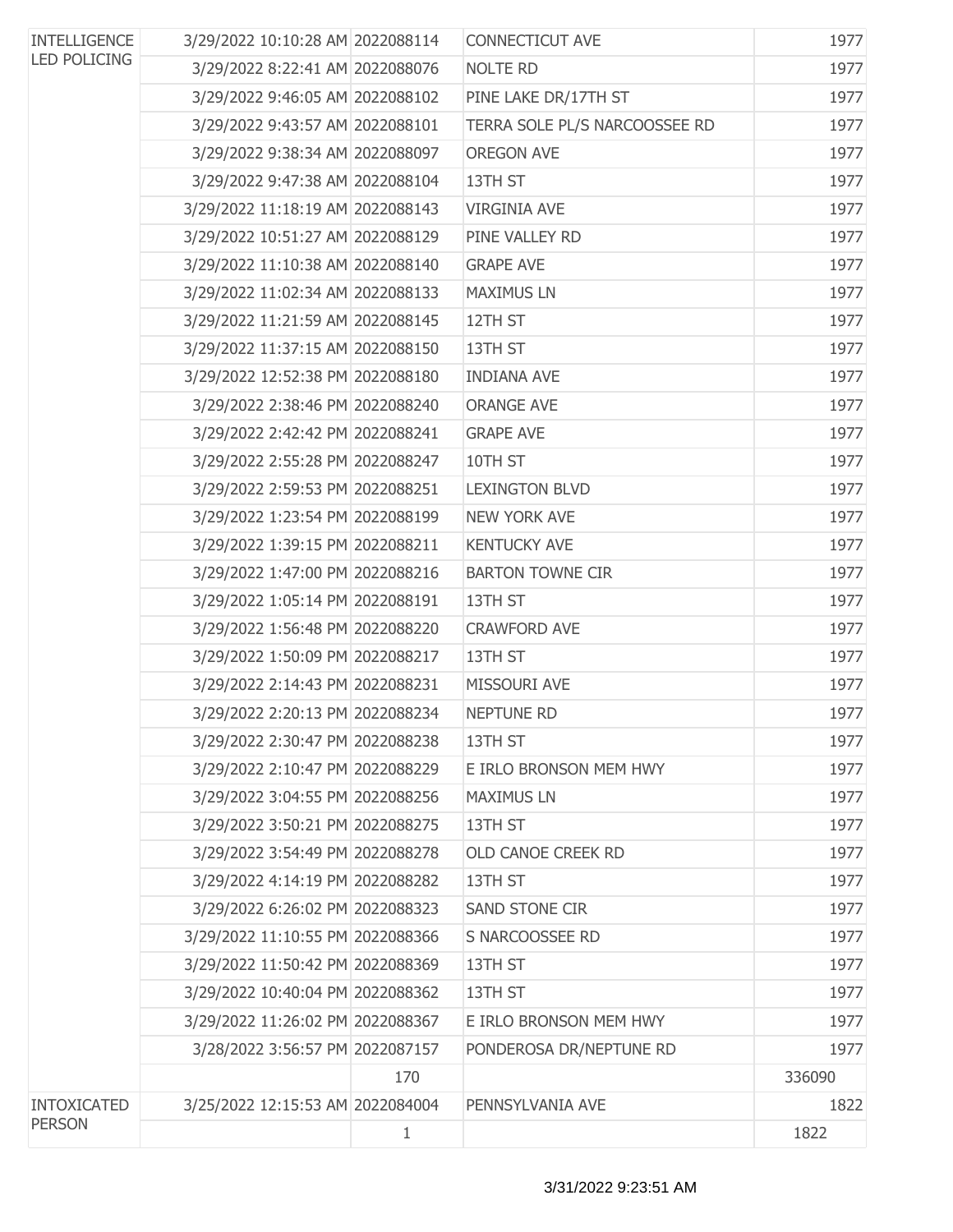| <b>INVESTIGATIO</b>      | 3/24/2022 4:18:05 AM 2022083019  |    | <b>NEPTUNE RD</b>                           | 1845  |
|--------------------------|----------------------------------|----|---------------------------------------------|-------|
| N.<br><b>SUPPLEMENTA</b> | 3/24/2022 9:32:37 AM 2022083052  |    | PENNSYLVANIA AVE                            | 1845  |
| L                        | 3/24/2022 8:08:22 AM 2022083033  |    | <b>H C YATES LN</b>                         | 1845  |
|                          | 3/24/2022 8:37:48 AM 2022083038  |    | MUTTER RD/OLD CANOE CREEK RD                | 1845  |
|                          | 3/24/2022 8:56:32 AM 2022083040  |    | NEPTUNE RD                                  | 1845  |
|                          | 3/24/2022 12:45:00 PM 2022083091 |    | ROSEDALE AVE                                | 1845  |
|                          | 3/24/2022 12:31:00 PM 2022083088 |    | <b>GREEN DRAGON DR</b>                      | 1845  |
|                          | 3/24/2022 11:30:31 AM 2022083080 |    | <b>NEPTUNE RD</b>                           | 1845  |
|                          | 3/24/2022 4:24:45 PM 2022083155  |    | COMMERCE CENTER DR/13TH ST                  | 1845  |
|                          | 3/24/2022 5:08:43 PM 2022083166  |    | E OSCEOLA PKWY                              | 1845  |
|                          | 3/24/2022 6:55:32 PM 2022083186  |    | <b>CANOE CREEK RD</b>                       | 1845  |
|                          | 3/24/2022 6:58:54 PM 2022083187  |    | MICHIGAN AVE                                | 1845  |
|                          | 3/25/2022 11:18:18 AM 2022084093 |    | <b>CHISHOLM PARK TRL</b>                    | 1845  |
|                          | 3/25/2022 1:22:04 PM 2022084132  |    | S NARCOOSSEE RD                             | 1845  |
|                          | 3/25/2022 1:18:22 PM 2022084130  |    | <b>CRESTWOOD LN</b>                         | 1845  |
|                          | 3/25/2022 1:05:50 PM 2022084126  |    | <b>ELBIB DR</b>                             | 1845  |
|                          | 3/27/2022 5:04:17 PM 2022086137  |    | <b>SENATE AVE</b>                           | 1845  |
|                          | 3/27/2022 8:21:37 PM 2022086162  |    | <b>CHAMBERLIN TRL</b>                       | 1845  |
|                          | 3/28/2022 8:03:56 AM 2022087024  |    | <b>HARVEST ROW LN</b>                       | 1845  |
|                          | 3/28/2022 10:25:46 AM 2022087061 |    | E OSCEOLA PKWY                              | 1845  |
|                          | 3/28/2022 10:40:23 AM 2022087064 |    | <b>CANOE CREEK RD</b>                       | 1845  |
|                          | 3/28/2022 10:47:18 AM 2022087065 |    | <b>NEW YORK AVE</b>                         | 1845  |
|                          | 3/28/2022 11:21:10 AM 2022087077 |    | OLD CANOE CREEK RD/LEXINGTON<br><b>BLVD</b> | 1845  |
|                          | 3/28/2022 1:35:54 PM 2022087113  |    | <b>FLORIDA AVE</b>                          | 1845  |
|                          | 3/28/2022 1:58:13 PM 2022087119  |    | NEPTUNE RD                                  | 1845  |
|                          | 3/28/2022 5:23:14 PM 2022087184  |    | <b>GEORGIA AVE</b>                          | 1845  |
|                          | 3/28/2022 3:26:24 PM 2022087148  |    | COLUMBIA AVE/5TH ST                         | 1845  |
|                          | 3/28/2022 6:10:15 PM 2022087200  |    | CANOE CREEK RD/SEVEN OAKS DR                | 1845  |
|                          | 3/28/2022 9:09:26 PM 2022087235  |    | CRESTWOOD CIR                               | 1845  |
|                          | 3/29/2022 11:42:58 AM 2022088153 |    | 13TH ST                                     | 1845  |
|                          | 3/29/2022 3:46:20 PM 2022088273  |    | MICHIGAN AVE                                | 1845  |
|                          | 3/29/2022 7:16:23 PM 2022088329  |    | <b>CANOE CREEK RD</b>                       | 1845  |
|                          |                                  | 32 |                                             | 59040 |
| <b>JUVENILE</b>          | 3/24/2022 9:30:37 AM 2022083051  |    | MICHIGAN CT                                 | 1911  |
| <b>PROBLEM</b>           | 3/24/2022 2:26:18 PM 2022083120  |    | MICHIGAN AVE                                | 1911  |
|                          | 3/25/2022 10:26:37 AM 2022084077 |    | <b>BULLDOG LN</b>                           | 1911  |
|                          | 3/25/2022 1:39:18 PM 2022084136  |    | MICHIGAN AVE                                | 1911  |
|                          | 3/25/2022 6:20:35 PM 2022084199  |    | 5TH ST                                      | 1911  |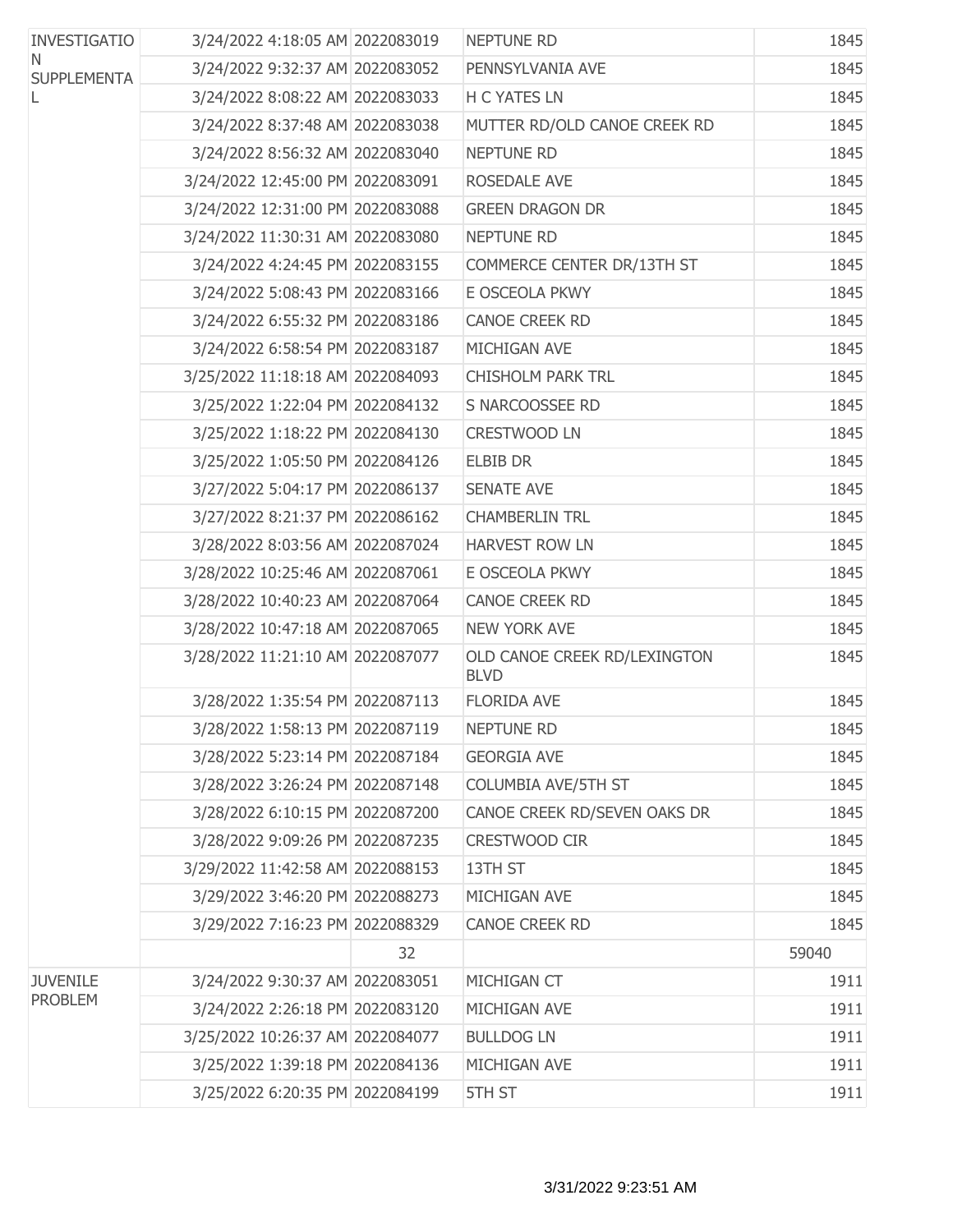| <b>JUVENILE</b>                     | 3/28/2022 2:51:44 PM 2022087141  |   | 13TH ST                     | 1911  |
|-------------------------------------|----------------------------------|---|-----------------------------|-------|
| <b>PROBLEM</b>                      | 3/29/2022 4:56:58 PM 2022088298  |   | <b>JEBIDIAH CT</b>          | 1911  |
|                                     |                                  | 7 |                             | 13377 |
| <b>KEEP THE</b>                     | 3/28/2022 6:09:27 PM 2022087199  |   | <b>WOODBINE DR</b>          | 164   |
| <b>PEACE PRE</b><br><b>ARRANGED</b> |                                  | 1 |                             | 164   |
| <b>LOST STRAY</b>                   | 3/26/2022 6:11:30 PM 2022085183  |   | SAN ISIDRO CIR              | 69    |
| <b>UNWANTED</b><br>ANIMAL           |                                  | 1 |                             | 69    |
| LOST/FOUND                          | 3/25/2022 9:46:12 AM 2022084072  |   | 17TH ST/MICHIGAN AVE        | 1881  |
| <b>PROPERTY</b>                     | 3/26/2022 11:45:43 AM 2022085115 |   | 10TH ST/VERMONT AVE         | 1881  |
|                                     | 3/26/2022 12:01:22 PM 2022085119 |   | <b>NEPTUNE RD</b>           | 1881  |
|                                     | 3/27/2022 9:18:22 AM 2022086059  |   | 9TH ST                      | 1881  |
|                                     | 3/28/2022 2:22:00 PM 2022087128  |   | NEPTUNE BAY CIR             | 1881  |
|                                     | 3/29/2022 9:46:12 AM 2022088103  |   | <b>NEPTUNE RD</b>           | 1881  |
|                                     | 3/29/2022 1:07:17 PM 2022088193  |   | 13TH ST                     | 1881  |
|                                     |                                  | 7 |                             | 13167 |
| <b>LOUD PARTY</b>                   | 3/26/2022 1:38:07 AM 2022085010  |   | MICHIGAN CT                 | 10    |
|                                     | 3/26/2022 4:06:36 PM 2022085157  |   | <b>BARTON TOWNE CIR</b>     | 1816  |
|                                     | 3/26/2022 8:01:14 PM 2022085202  |   | <b>FRIARS COVE LN</b>       | 1816  |
|                                     | 3/26/2022 9:40:39 PM 2022085224  |   | SWEET ACRES PL/PLAINVIEW RD | 10    |
|                                     | 3/27/2022 11:17:23 PM 2022086177 |   | <b>CYPRESS POINT CIR</b>    | 10    |
|                                     |                                  | 5 |                             | 3662  |
| <b>MAN DOWN</b>                     | 3/24/2022 11:11:23 AM 2022083075 |   | 16TH ST                     | 200   |
|                                     | 3/25/2022 3:20:42 AM 2022084031  |   | ST CLOUD VILLAGE CT/13TH ST | 200   |
|                                     | 3/26/2022 5:45:14 AM 2022085056  |   | OREGON AVE/3RD ST           | 200   |
|                                     | 3/28/2022 2:31:12 PM 2022087134  |   | E 10TH ST/GRAPE AVE         | 200   |
|                                     |                                  | 4 |                             | 800   |
| <b>MENTAL</b>                       | 3/25/2022 12:09:10 PM 2022084109 |   | <b>ILLINOIS AVE</b>         | 2145  |
| <b>DISORDER HX</b><br>OF VIOLENCE   |                                  | 1 |                             | 2145  |
| <b>MENTAL</b>                       | 3/25/2022 1:03:26 PM 2022084123  |   | DORI CT                     | 2148  |
| <b>DISORDER</b><br>NOT VIOLENT      |                                  | 1 |                             | 2148  |
| <b>MENTALLY ILL</b>                 | 3/25/2022 8:04:07 AM 2022084057  |   | 15TH ST                     | 1840  |
| <b>PERSON</b>                       | 3/25/2022 11:21:25 AM 2022084095 |   | <b>NEPTUNE RD</b>           | 1840  |
|                                     | 3/27/2022 10:05:48 AM 2022086065 |   | PENNSYLVANIA AVE            | 1840  |
|                                     | 3/28/2022 6:54:22 AM 2022087019  |   | <b>VIRGINIA AVE</b>         | 1840  |
|                                     | 3/28/2022 12:31:10 AM 2022087003 |   | YELLOW BIRD CT              | 1840  |
|                                     | 3/28/2022 4:22:24 PM 2022087167  |   | NORA TYSON RD               | 1840  |
|                                     | 3/29/2022 7:01:40 PM 2022088328  |   | DAYDREAM PL                 | 1840  |
|                                     | 3/29/2022 9:22:35 PM 2022088347  |   | MASSACHUSETTS AVE           | 1840  |
|                                     |                                  | 8 |                             | 14720 |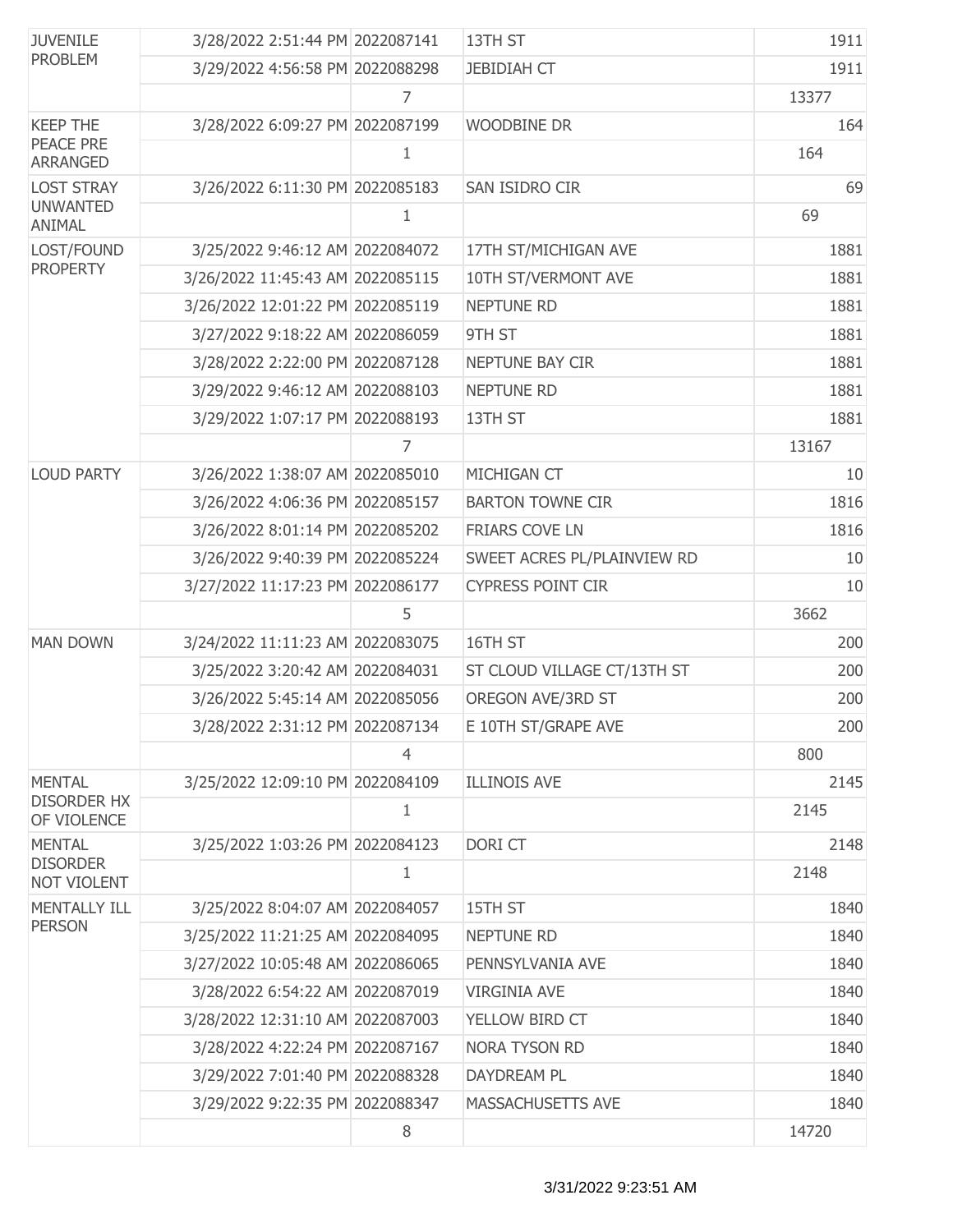| <b>MINOR</b>                                       | 3/26/2022 10:31:36 AM 2022085103 |                | 5TH ST/LOUISIANA AVE                      | 190  |
|----------------------------------------------------|----------------------------------|----------------|-------------------------------------------|------|
| <b>TRAFFIC</b><br><b>VIOLATION</b><br><b>COMPL</b> |                                  | 1              |                                           | 190  |
| <b>MISCELLANEO</b>                                 | 3/25/2022 6:09:05 PM 2022084197  |                | E 13TH ST                                 | 137  |
| <b>US NON</b><br><b>URGENT MSG</b>                 | 3/26/2022 9:08:19 PM 2022085219  |                | 13TH ST                                   | 137  |
|                                                    | 3/28/2022 3:56:38 PM 2022087153  |                | <b>GRAPE AVE</b>                          | 137  |
|                                                    |                                  | 3              |                                           | 411  |
| <b>MISCHIEF</b>                                    | 3/29/2022 10:02:31 PM 2022088356 |                | <b>MONTANA AVE</b>                        | 106  |
|                                                    |                                  | $\mathbf{1}$   |                                           | 106  |
| MISSING JUV                                        | 3/24/2022 4:50:39 PM 2022083162  |                | <b>NOLTE RD</b>                           | 1829 |
| OR RUNAWAY                                         | 3/25/2022 1:22:24 PM 2022084133  |                | <b>CANOE CIR</b>                          | 1829 |
|                                                    |                                  | 2              |                                           | 3658 |
| <b>MISSING</b>                                     | 3/27/2022 6:52:50 PM 2022086156  |                | <b>CHAMBERLIN TRL</b>                     | 138  |
| PERSON AT<br><b>RISK</b>                           |                                  | 1              |                                           | 138  |
| <b>MISSING</b>                                     | 3/27/2022 7:27:19 PM 2022086160  |                | <b>LAKESHORE BLVD</b>                     | 140  |
| PERSON AT<br><b>RISK SPECIAL</b>                   |                                  | $\mathbf{1}$   |                                           | 140  |
| <b>NON URGENT</b>                                  | 3/25/2022 3:22:45 AM 2022084033  |                | 8TH ST                                    | 160  |
| <b>CHECK WELL</b><br><b>BEING</b>                  | 3/26/2022 2:52:24 AM 2022085020  |                | WOOD DUCK CT                              | 160  |
|                                                    | 3/26/2022 2:25:25 PM 2022085143  |                | PINE LAKE DR                              | 160  |
|                                                    | 3/27/2022 6:24:30 AM 2022086036  |                | 17TH ST                                   | 160  |
|                                                    | 3/27/2022 9:36:01 PM 2022086171  |                | S NARCOOSSEE RD                           | 160  |
|                                                    | 3/27/2022 6:21:05 PM 2022086151  |                | 17TH ST                                   | 160  |
|                                                    |                                  | 6              |                                           | 960  |
| <b>NON URGENT</b>                                  | 3/26/2022 9:02:54 PM 2022085217  |                | <b>CHRISTINA LEE LN</b>                   | 163  |
| LOCK IN OUT                                        | 3/26/2022 9:54:25 PM 2022085225  |                | <b>KEYSTONE POINTE DR</b>                 | 163  |
|                                                    | 3/28/2022 2:21:02 PM 2022087127  |                | MASSACHUSETTS AVE                         | 163  |
|                                                    |                                  | 3              |                                           | 489  |
| <b>NUISANCE</b>                                    | 3/25/2022 6:59:50 PM 2022084206  |                | E IRLO BRONSON MEM HWY/S<br>NARCOOSSEE RD | 18   |
|                                                    |                                  | $\mathbf{1}$   |                                           | 18   |
| <b>OBSTRUCTION</b>                                 | 3/24/2022 2:33:39 PM 2022083122  |                | <b>GRAPE AVE</b>                          | 1838 |
| OF ROADWAY                                         | 3/24/2022 3:07:26 PM 2022083136  |                | ALABAMA AVE/LAKESHORE BLVD                | 1838 |
|                                                    | 3/28/2022 3:57:18 PM 2022087158  |                | NOLTE RD/BUDINGER AVE                     | 1838 |
|                                                    | 3/29/2022 12:32:28 PM 2022088173 |                | 13TH ST/CONNECTICUT AVE                   | 1838 |
|                                                    |                                  | $\overline{4}$ |                                           | 7352 |
| OPEN DOOR                                          | 3/24/2022 3:37:18 AM 2022083015  |                | <b>VIRGINIA AVE</b>                       | 1859 |
|                                                    | 3/26/2022 6:55:26 PM 2022085192  |                | <b>DIAMOND LN</b>                         | 1859 |
|                                                    | 3/26/2022 8:49:19 PM 2022085215  |                | <b>MARIETTA WAY</b>                       | 1859 |
|                                                    |                                  | 3              |                                           | 5577 |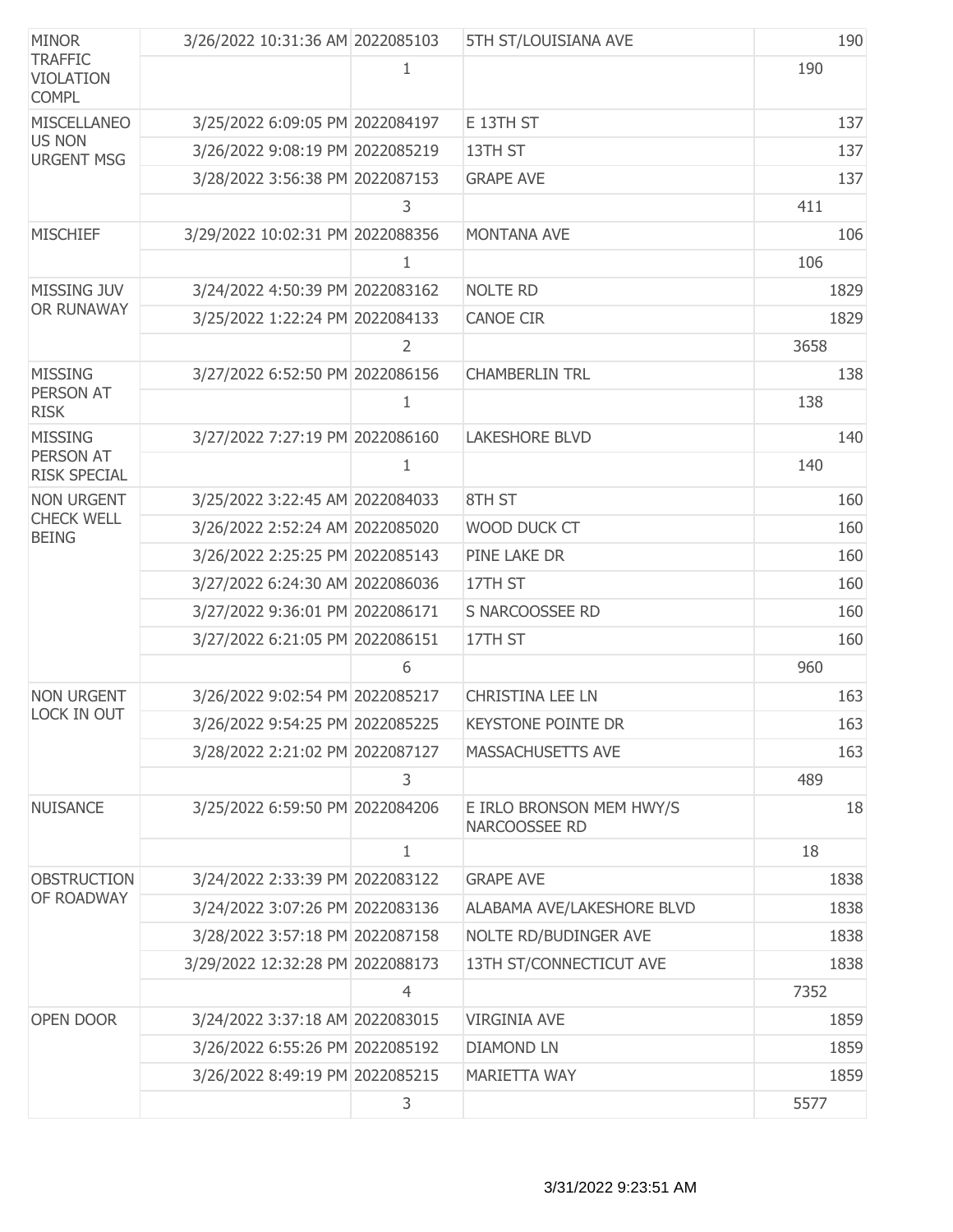| <b>OTHER NOISE</b><br><b>COMPLAINT</b> | 3/24/2022 4:05:09 PM 2022083150  |                | <b>CHRISTINA LEE LN</b>   |      | 15   |
|----------------------------------------|----------------------------------|----------------|---------------------------|------|------|
|                                        | 3/24/2022 11:24:23 PM 2022083227 |                | <b>JONES RD</b>           |      | 15   |
|                                        | 3/26/2022 12:58:01 AM 2022085006 |                | <b>HAMLIN AVE</b>         |      | 15   |
|                                        | 3/26/2022 3:46:28 PM 2022085155  |                | <b>BARTON TOWNE CIR</b>   |      | 15   |
|                                        | 3/26/2022 11:09:19 PM 2022085239 |                | PARKFIELD RD/KNOLL LN     |      | 15   |
|                                        | 3/28/2022 9:33:35 PM 2022087237  |                | OHIO AVE                  |      | 15   |
|                                        |                                  | 6              |                           | 90   |      |
| <b>OVERDOSE</b>                        | 3/24/2022 1:27:19 AM 2022083003  |                | PINE ST                   |      | 2091 |
| <b>POISON</b><br><b>UNCONSCIOUS</b>    | 3/24/2022 1:28:11 AM 2022083004  |                | PINE ST                   |      | 2091 |
|                                        |                                  | $\overline{2}$ |                           | 4182 |      |
| <b>PARKING</b>                         | 3/26/2022 12:05:30 PM 2022085120 |                | <b>LAKESHORE BLVD</b>     |      | 191  |
| <b>COMPLAINT</b>                       | 3/26/2022 4:57:04 PM 2022085163  |                | <b>LAKESHORE BLVD</b>     |      | 191  |
|                                        | 3/27/2022 1:11:32 PM 2022086095  |                | <b>LAKESHORE BLVD</b>     |      | 191  |
|                                        | 3/27/2022 9:11:40 PM 2022086167  |                | BROWN CHAPEL RD/5TH ST    |      | 191  |
|                                        | 3/29/2022 5:53:00 PM 2022088312  |                | MINNESOTA AVE             |      | 191  |
|                                        |                                  | 5              |                           | 955  |      |
| <b>PAST</b>                            | 3/24/2022 6:03:22 PM 2022083175  |                | OHIO AVE                  |      | 101  |
| <b>BURGLARY</b><br><b>RESIDENTIAL</b>  |                                  | 1              |                           | 101  |      |
| <b>PAST FRAUD</b>                      | 3/25/2022 10:58:09 AM 2022084084 |                | <b>INDIANA AVE</b>        |      | 93   |
| <b>DECEPTION</b>                       | 3/28/2022 6:11:32 PM 2022087202  |                | E 17TH ST                 |      | 93   |
|                                        |                                  | 2              |                           | 186  |      |
| <b>PAST</b>                            | 3/29/2022 7:14:09 AM 2022088060  |                | <b>GEORGIA AVE</b>        |      | 154  |
| <b>SUSPICIOUS</b><br><b>INCIDENT</b>   |                                  | 1              |                           | 154  |      |
| <b>PAST</b>                            | 3/24/2022 11:56:44 PM 2022083235 |                | <b>MOCA DR</b>            |      | 152  |
| <b>SUSPICIOUS</b><br><b>VEHICLE</b>    |                                  | 1              |                           | 152  |      |
| PAST THEFT                             | 3/24/2022 9:12:27 AM 2022083043  |                | 13TH ST                   |      | 162  |
|                                        | 3/25/2022 3:55:03 PM 2022084172  |                | <b>CAMBRELLE WAY</b>      |      | 162  |
|                                        | 3/25/2022 8:28:52 PM 2022084224  |                | 13TH ST                   |      | 162  |
|                                        | 3/26/2022 1:22:59 PM 2022085130  |                | 13TH ST                   |      | 162  |
|                                        | 3/26/2022 8:33:13 PM 2022085209  |                | E IRLO BRONSON MEM HWY    |      | 162  |
|                                        | 3/28/2022 12:51:43 PM 2022087097 |                | <b>CROSS PRAIRIE PKWY</b> |      | 162  |
|                                        |                                  | 6              |                           | 972  |      |
| <b>PHONE</b>                           | 3/27/2022 9:19:21 PM 2022086168  |                | CRESTWOOD CIR             |      | 109  |
| <b>HARASSMENT</b>                      |                                  | 1              |                           | 109  |      |
| PHYSICAL                               | 3/27/2022 9:03:11 AM 2022086055  |                | 13TH ST                   |      | 118  |
| <b>DISTURBANCE</b>                     | 3/28/2022 9:31:59 PM 2022087236  |                | <b>BEEHIVE CIR</b>        |      | 118  |
|                                        | 3/29/2022 5:09:27 PM 2022088307  |                | <b>ELLESMERE DR</b>       |      | 118  |
|                                        |                                  | 3              |                           | 354  |      |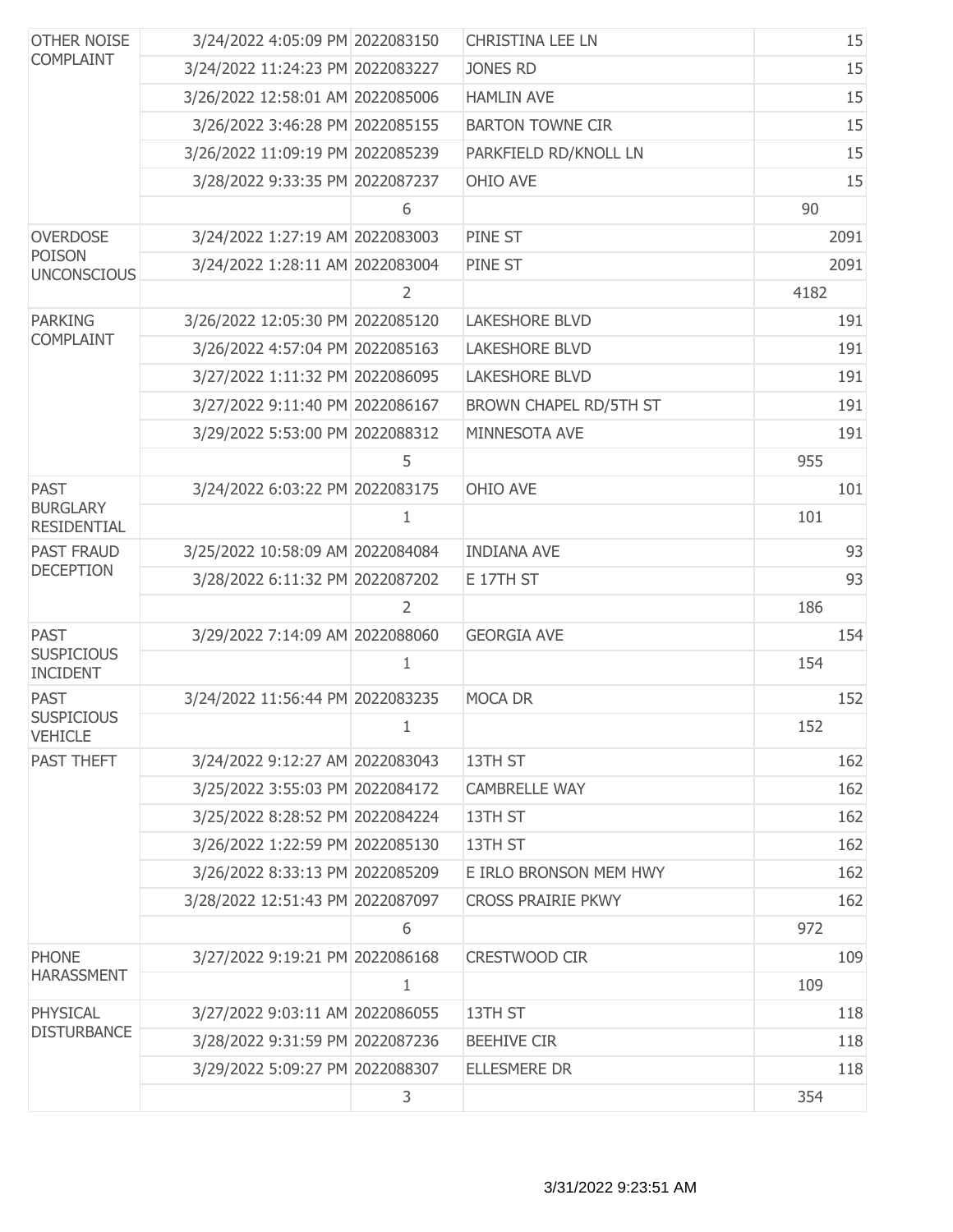| <b>PREGNANCY</b><br><b>MSCARRAIGE</b><br><b>SIGNS LIF</b> | 3/27/2022 2:15:15 PM 2022086104  |   | <b>CAROLINA AVE</b>           | 2153  |
|-----------------------------------------------------------|----------------------------------|---|-------------------------------|-------|
|                                                           |                                  | 1 |                               | 2153  |
| <b>PRIVATE</b>                                            | 3/29/2022 2:19:11 AM 2022088010  |   | 13TH ST                       | 2141  |
| <b>PROPERTY</b><br><b>REMOVAL</b>                         | 3/29/2022 1:01:23 PM 2022088187  |   | <b>EASTERN AVE</b>            | 2141  |
|                                                           |                                  | 2 |                               | 4282  |
| <b>RECKLESS</b>                                           | 3/24/2022 4:06:21 PM 2022083151  |   | S NARCOOSSEE RD/RUMMELL RD    | 1832  |
| <b>DRIVER</b>                                             | 3/24/2022 9:44:07 PM 2022083212  |   | NOLTE RD/MICHIGAN AVE         | 1832  |
|                                                           | 3/24/2022 9:53:34 PM 2022083214  |   | HICKORY GROVE RD/GUERNSEY BND | 1832  |
|                                                           | 3/24/2022 10:44:38 PM 2022083218 |   | PINE TREE DR/CORD AVE         | 1832  |
|                                                           |                                  | 4 |                               | 7328  |
| <b>RESIDENTIAL</b>                                        | 3/26/2022 12:34:01 PM 2022085126 |   | <b>VEGA CREEK DR</b>          | 2115  |
| <b>BURGLARY</b><br><b>ALARM</b>                           | 3/26/2022 10:26:42 AM 2022085102 |   | <b>MAPLEWILD LN</b>           | 2115  |
|                                                           | 3/27/2022 2:29:49 PM 2022086107  |   | PEMBERLY PINES CIR            | 2115  |
|                                                           | 3/27/2022 2:22:23 PM 2022086106  |   | PRESERVE BLVD                 | 2115  |
|                                                           | 3/29/2022 1:59:36 PM 2022088223  |   | <b>KING OAK CIR</b>           | 2115  |
|                                                           |                                  | 5 |                               | 10575 |
| <b>ROAD RAGE</b>                                          | 3/25/2022 6:21:11 PM 2022084200  |   | <b>CANOE CREEK RD</b>         | 185   |
|                                                           |                                  | 1 |                               | 185   |
| <b>SICK PERSON</b>                                        | 3/26/2022 1:54:41 PM 2022085137  |   | <b>KENTUCKY AVE</b>           | 2106  |
| <b>DIZZY</b><br><b>VERTIGO</b>                            |                                  | 1 |                               | 2106  |
| <b>SICK PERSON</b>                                        | 3/24/2022 4:35:16 PM 2022083158  |   | MASSACHUSETTS AVE             | 2125  |
| <b>GENERAL</b><br><b>WEAKNESS</b>                         | 3/28/2022 5:06:32 AM 2022087011  |   | <b>NOLTE RD</b>               | 2125  |
|                                                           |                                  | 2 |                               | 4250  |
| <b>SICK PERSON</b>                                        | 3/26/2022 5:49:36 PM 2022085175  |   | <b>TENNESSEE AVE</b>          | 2126  |
| <b>NAUSEA</b>                                             |                                  |   |                               | 2126  |
| <b>SICK PERSON</b>                                        | 3/28/2022 12:09:17 PM 2022087088 |   | <b>ZION DR</b>                | 2127  |
| <b>ONSET</b><br><b>IMMOBILITY</b>                         |                                  | 1 |                               | 2127  |
| <b>SICK PERSON</b>                                        | 3/26/2022 6:28:01 AM 2022085066  |   | <b>BOBBY LEE LN</b>           | 2130  |
| <b>UNWELL ILL</b>                                         |                                  | 1 |                               | 2130  |
| <b>SICK PERSON</b>                                        | 3/26/2022 2:03:47 PM 2022085138  |   | <b>JERSEY AVE</b>             | 2131  |
| <b>VOMITING</b>                                           | 3/29/2022 6:02:50 AM 2022088031  |   | <b>GREEN DRAGON DR</b>        | 2131  |
|                                                           |                                  | 2 |                               | 4262  |
| <b>SOLICITOR</b>                                          | 3/28/2022 6:49:23 PM 2022087210  |   | <b>JERSEY AVE</b>             | 1898  |
|                                                           |                                  | 1 |                               | 1898  |
| <b>STALKING</b>                                           | 3/28/2022 4:05:03 PM 2022087163  |   | OLD CANOE CREEK RD            | 98    |
|                                                           |                                  | 1 |                               | 98    |
| <b>SUPPLEMENTA</b>                                        | 3/25/2022 3:19:26 PM 2022084168  |   | CANOE CREEK RD/SETTLERS TRL   | 129   |
| L FOUND<br><b>EVIDENCE</b>                                |                                  | 1 |                               | 129   |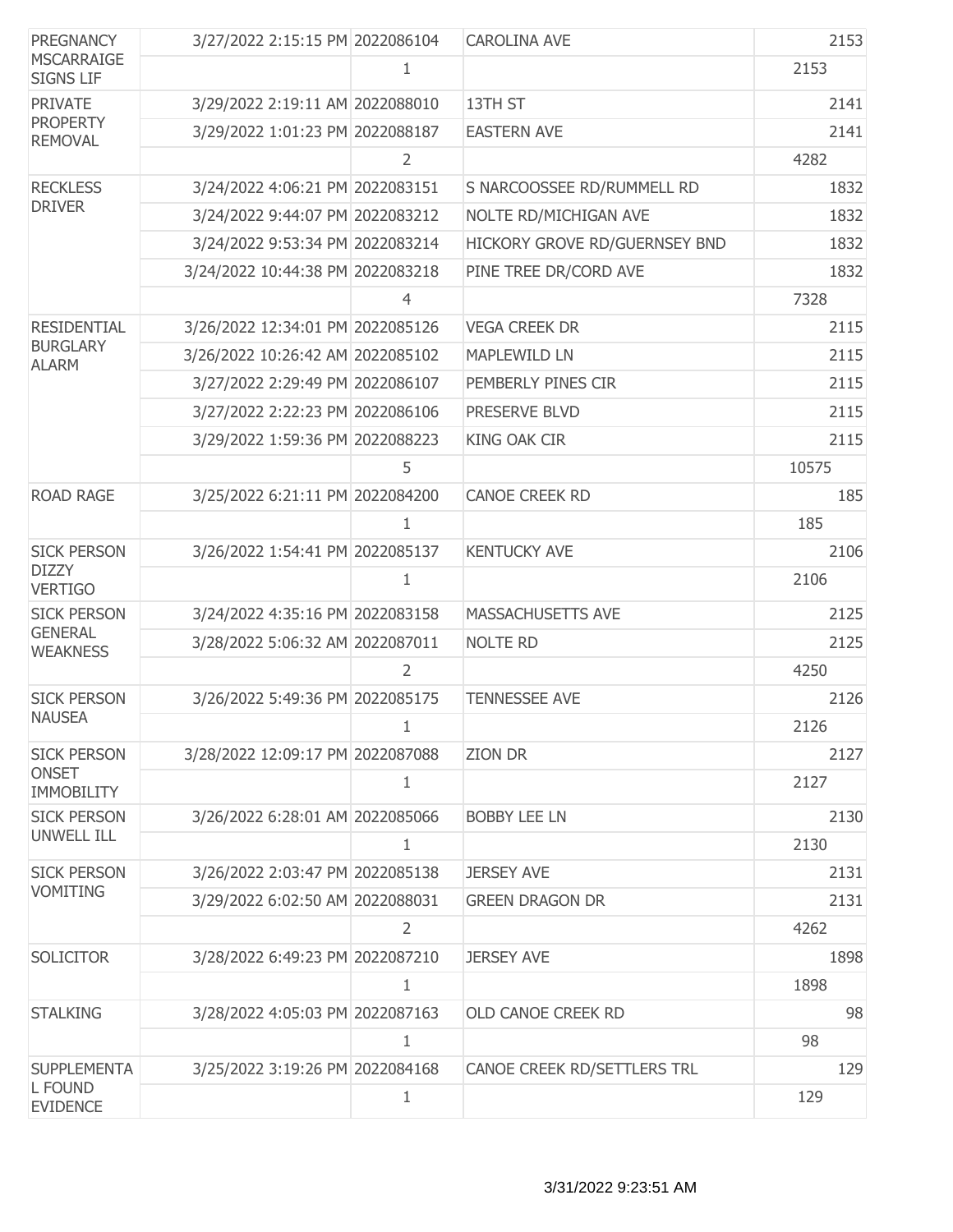| <b>SUPPLEMENTA</b><br><b>L GENERAL</b><br><b>CASE INFO</b> | 3/24/2022 2:12:23 PM 2022083115  |    | <b>GATOR BAY LN</b>                         | 130   |
|------------------------------------------------------------|----------------------------------|----|---------------------------------------------|-------|
|                                                            | 3/24/2022 4:08:46 PM 2022083152  |    | NEPTUNE RD                                  | 130   |
|                                                            | 3/24/2022 7:21:31 PM 2022083193  |    | <b>GATOR BAY LN</b>                         | 130   |
|                                                            | 3/25/2022 12:01:58 PM 2022084106 |    | <b>CRESTWOOD LN</b>                         | 130   |
|                                                            | 3/25/2022 3:56:56 PM 2022084174  |    | <b>INDIANA AVE</b>                          | 130   |
|                                                            | 3/25/2022 3:52:25 PM 2022084171  |    | NOLTE RD/OLD CANOE CREEK RD                 | 130   |
|                                                            | 3/27/2022 1:08:37 PM 2022086092  |    | OHIO AVE                                    | 130   |
|                                                            | 3/28/2022 4:39:45 PM 2022087170  |    | OLD CANOE CREEK RD/LEXINGTON<br><b>BLVD</b> | 130   |
|                                                            | 3/28/2022 8:29:55 PM 2022087228  |    | E IRLO BRONSON MEM HWY                      | 130   |
|                                                            | 3/28/2022 6:31:39 PM 2022087205  |    | <b>CRESTWOOD LN</b>                         | 130   |
|                                                            | 3/29/2022 4:30:41 AM 2022088020  |    | 13TH ST                                     | 130   |
|                                                            | 3/29/2022 9:42:20 AM 2022088098  |    | 17TH ST                                     | 130   |
|                                                            | 3/29/2022 9:59:42 PM 2022088353  |    | <b>SENATE AVE</b>                           | 130   |
|                                                            |                                  | 13 |                                             | 1690  |
| <b>SUSPICIOUS</b>                                          | 3/24/2022 12:10:50 AM 2022083001 |    | 13TH ST                                     | 149   |
| <b>INCIDENT</b>                                            | 3/24/2022 9:13:40 AM 2022083045  |    | <b>ENCHANTMENT LN</b>                       | 149   |
|                                                            | 3/24/2022 11:09:29 AM 2022083074 |    | 16TH ST                                     | 1834  |
|                                                            | 3/24/2022 3:08:56 PM 2022083138  |    | <b>FLORIDA AVE</b>                          | 149   |
|                                                            | 3/24/2022 7:18:53 PM 2022083192  |    | E IRLO BRONSON MEM HWY                      | 1834  |
|                                                            | 3/24/2022 10:11:45 PM 2022083215 |    | MISSOURI AVE                                | 149   |
|                                                            | 3/25/2022 7:31:23 AM 2022084053  |    | 13TH ST                                     | 149   |
|                                                            | 3/25/2022 8:09:00 PM 2022084219  |    | <b>BULL ST</b>                              | 1834  |
|                                                            | 3/25/2022 11:58:05 PM 2022084272 |    | WOOD LAKE CIR                               | 149   |
|                                                            | 3/26/2022 11:06:37 PM 2022085238 |    | <b>WYOMING AVE</b>                          | 1834  |
|                                                            | 3/27/2022 1:34:44 AM 2022086009  |    | <b>BATTAGLIA BLVD</b>                       | 149   |
|                                                            | 3/27/2022 1:36:05 PM 2022086098  |    | 15TH ST                                     | 1834  |
|                                                            | 3/28/2022 6:07:57 PM 2022087198  |    | 13TH ST                                     | 1834  |
|                                                            | 3/28/2022 10:41:08 PM 2022087250 |    | COLUMBIA AVE/10TH ST                        | 149   |
|                                                            | 3/29/2022 9:58:26 PM 2022088352  |    | 13TH ST                                     | 149   |
|                                                            |                                  | 15 |                                             | 12345 |
| <b>SUSPICIOUS</b>                                          | 3/24/2022 4:08:16 AM 2022083018  |    | TENNESSEE AVE/15TH ST                       | 1835  |
| <b>PERSON</b>                                              | 3/24/2022 7:51:54 PM 2022083195  |    | 13TH ST                                     | 136   |
|                                                            | 3/24/2022 10:48:42 PM 2022083219 |    | 12TH ST/WYOMING AVE                         | 136   |
|                                                            | 3/25/2022 2:46:21 AM 2022084024  |    | 13TH ST                                     | 136   |
|                                                            | 3/25/2022 2:55:49 AM 2022084025  |    | 13TH ST                                     | 136   |
|                                                            | 3/25/2022 2:55:59 AM 2022084026  |    | 13TH ST                                     | 136   |
|                                                            | 3/25/2022 3:21:03 AM 2022084032  |    | E 17TH ST                                   | 136   |
|                                                            | 3/25/2022 7:25:11 AM 2022084050  |    | <b>GRAPE AVE</b>                            | 136   |
|                                                            | 3/25/2022 1:03:49 PM 2022084124  |    | 13TH ST                                     | 136   |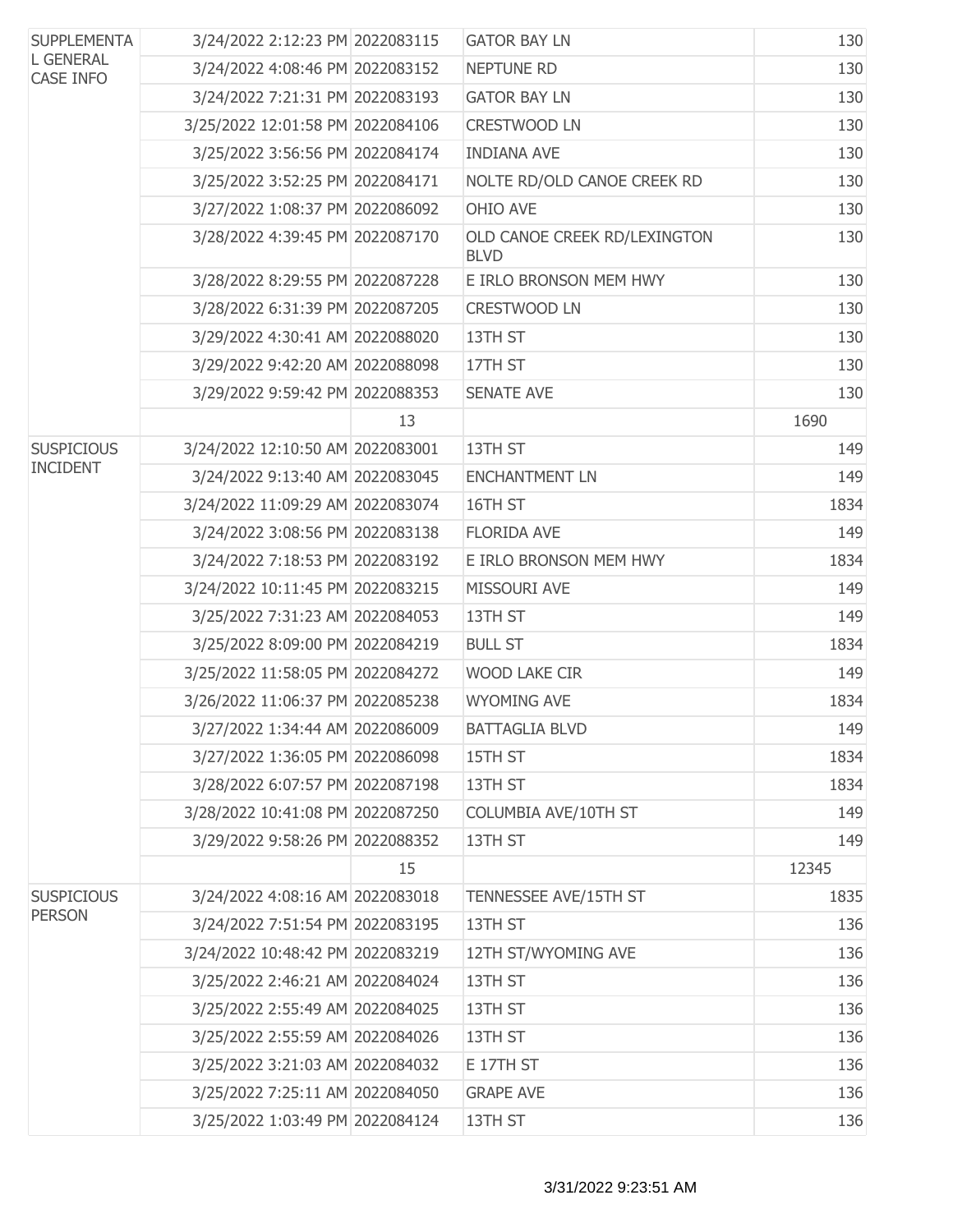| <b>SUSPICIOUS</b><br><b>PERSON</b> | 3/25/2022 2:38:00 PM 2022084151  |    | <b>ST CLOUD VILLAGE CT</b>                              | 136   |
|------------------------------------|----------------------------------|----|---------------------------------------------------------|-------|
|                                    | 3/25/2022 8:12:34 PM 2022084221  |    | PRESERVE BLVD                                           | 136   |
|                                    | 3/26/2022 1:24:52 AM 2022085008  |    | 13TH ST                                                 | 136   |
|                                    | 3/26/2022 12:36:57 AM 2022085005 |    | <b>ALABAMA AVE</b>                                      | 136   |
|                                    | 3/26/2022 3:49:11 AM 2022085023  |    | S NARCOOSSEE RD                                         | 136   |
|                                    | 3/26/2022 1:53:21 PM 2022085136  |    | <b>QUOTATION CT</b>                                     | 136   |
|                                    | 3/26/2022 1:36:04 PM 2022085133  |    | PLYMOUTH TURTLE CIR                                     | 136   |
|                                    | 3/26/2022 2:42:13 PM 2022085146  |    | <b>LAFAYETTE TRACE DR</b>                               | 136   |
|                                    | 3/26/2022 5:30:16 PM 2022085172  |    | CREEK WOODS DR/MICHIGAN AVE                             | 1835  |
|                                    | 3/26/2022 11:29:30 PM 2022085240 |    | 13TH ST                                                 | 1835  |
|                                    | 3/27/2022 6:56:03 AM 2022086041  |    | PENNSYLVANIA AVE                                        | 136   |
|                                    | 3/26/2022 10:22:25 PM 2022085229 |    | MASSACHUSETTS AVE                                       | 136   |
|                                    | 3/28/2022 10:26:01 AM 2022087062 |    | 13TH ST                                                 | 136   |
|                                    | 3/29/2022 3:15:58 AM 2022088012  |    | <b>WISCONSIN AVE</b>                                    | 136   |
|                                    | 3/29/2022 3:22:59 AM 2022088013  |    | 13TH ST/MISSOURI AVE                                    | 1835  |
|                                    | 3/29/2022 8:59:27 AM 2022088089  |    | <b>GRAPE AVE</b>                                        | 1835  |
|                                    | 3/29/2022 9:20:52 PM 2022088346  |    | LORRAINE WAY/DILLMAN DR                                 | 136   |
|                                    |                                  | 26 |                                                         | 12031 |
| <b>SUSPICIOUS</b>                  | 3/24/2022 1:25:49 AM 2022083002  |    | OLD CANOE CREEK RD                                      | 147   |
| <b>VEHICLE</b>                     | 3/24/2022 3:18:32 AM 2022083013  |    | OLD HICKORY TREE RD/QUOTATION CT                        | 147   |
|                                    | 3/24/2022 3:53:34 AM 2022083017  |    | S NARCOOSSEE RD                                         | 147   |
|                                    | 3/24/2022 10:53:59 AM 2022083071 |    | 13TH ST                                                 | 147   |
|                                    | 3/24/2022 9:12:25 PM 2022083208  |    | 13TH ST                                                 | 147   |
|                                    | 3/24/2022 8:41:19 PM 2022083201  |    | <b>BLACKBERRY CREEK DR/COMMERCE</b><br><b>CENTER DR</b> | 1833  |
|                                    | 3/24/2022 9:40:00 PM 2022083211  |    | MICHIGAN AVE                                            | 147   |
|                                    | 3/25/2022 3:12:13 AM 2022084029  |    | 10TH ST                                                 | 147   |
|                                    | 3/25/2022 7:23:52 AM 2022084049  |    | 13TH ST                                                 | 147   |
|                                    | 3/25/2022 8:34:44 AM 2022084059  |    | <b>CAPITAL BLVD</b>                                     | 147   |
|                                    | 3/25/2022 1:12:08 PM 2022084127  |    | KENTUCKY AVE/5TH ST                                     | 147   |
|                                    | 3/25/2022 9:52:43 PM 2022084243  |    | <b>CONTINENTAL ST</b>                                   | 147   |
|                                    | 3/25/2022 11:05:29 PM 2022084261 |    | 17TH ST                                                 | 147   |
|                                    | 3/26/2022 9:07:14 PM 2022085218  |    | OLD CANOE CREEK RD/KISSIMMEE<br><b>PARK RD</b>          | 147   |
|                                    | 3/26/2022 8:28:52 PM 2022085205  |    | <b>JUSTICE LN</b>                                       | 147   |
|                                    | 3/27/2022 8:00:59 AM 2022086048  |    | <b>RUFUS KING DR</b>                                    | 147   |
|                                    | 3/27/2022 4:00:00 AM 2022086026  |    | MICHIGAN AVE/LAKESHORE BLVD                             | 147   |
|                                    | 3/27/2022 4:34:44 PM 2022086129  |    | <b>TEMPLE LN</b>                                        | 1833  |
|                                    | 3/29/2022 5:42:38 AM 2022088029  |    | COOL BREEZE CIR                                         | 147   |
|                                    | 3/29/2022 7:06:57 AM 2022088059  |    | <b>VOLUNTEER AVE/HAPPINESS ROW</b>                      | 147   |
|                                    | 3/29/2022 6:55:33 AM 2022088055  |    | FULFILLMENT DR                                          | 147   |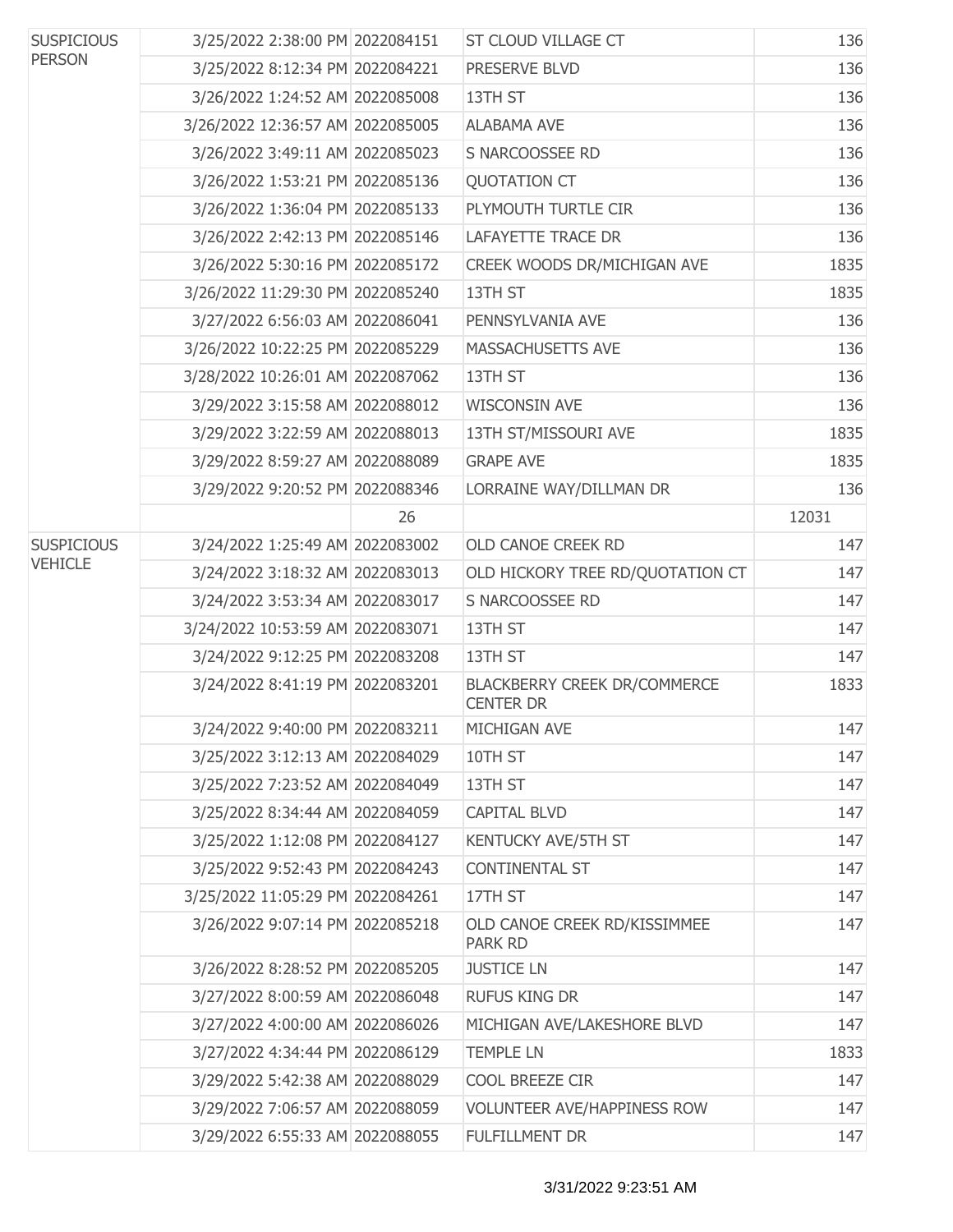| <b>SUSPICIOUS</b><br><b>VEHICLE</b> | 3/29/2022 1:30:22 PM 2022088204  |    | <b>SAND STONE CIR</b>                                   | 147  |
|-------------------------------------|----------------------------------|----|---------------------------------------------------------|------|
|                                     | 3/29/2022 3:22:14 PM 2022088264  |    | 5TH ST/KENTUCKY AVE                                     | 147  |
|                                     | 3/29/2022 5:54:48 PM 2022088314  |    | <b>MARBLE CT</b>                                        | 147  |
|                                     | 3/29/2022 8:46:16 PM 2022088339  |    | <b>BLACKBERRY CREEK DR/COMMERCE</b><br><b>CENTER DR</b> | 147  |
|                                     | 3/29/2022 11:09:50 PM 2022088365 |    | 6TH ST/NEW YORK AVE                                     | 1833 |
|                                     |                                  | 26 |                                                         | 8880 |
| <b>THEFT</b>                        | 3/28/2022 2:01:52 PM 2022087122  |    | 13TH ST                                                 | 156  |
|                                     | 3/28/2022 8:55:26 PM 2022087231  |    | <b>INDIANA AVE</b>                                      | 156  |
|                                     | 3/29/2022 4:26:19 PM 2022088288  |    | <b>CANOE CREEK RD</b>                                   | 156  |
|                                     |                                  | 3  |                                                         | 468  |
| THEFT FROM                          | 3/29/2022 8:18:04 PM 2022088334  |    | LAKESHORE BLVD/LOUISIANA AVE                            | 159  |
| <b>VEHICLE</b>                      |                                  | 1  |                                                         | 159  |
| <b>THEFT</b>                        | 3/24/2022 8:21:32 PM 2022083199  |    | <b>NOLTE RD</b>                                         | 161  |
| <b>LARCENY JUST</b><br><b>OCC</b>   |                                  | 1  |                                                         | 161  |
| <b>THREAT</b>                       | 3/25/2022 7:31:34 PM 2022084212  |    | 12TH ST                                                 | 100  |
|                                     | 3/27/2022 9:42:02 PM 2022086173  |    | HARLEQUIN DR                                            | 100  |
|                                     |                                  | 2  |                                                         | 200  |
| <b>THREAT JUST</b>                  | 3/26/2022 4:11:24 PM 2022085158  |    | MARIETTA WAY                                            | 1964 |
| <b>OCCURRED</b>                     |                                  | 1  |                                                         | 1964 |
| <b>TRAFFIC</b>                      | 3/24/2022 1:28:25 PM 2022083103  |    | BROWN CHAPEL RD/BLACKBERRY CIR                          | 1872 |
|                                     | 3/25/2022 12:36:24 PM 2022084113 |    | 13TH ST/OLD CANOE CREEK RD                              | 1872 |
|                                     | 3/25/2022 8:49:47 PM 2022084229  |    | 13TH ST                                                 | 1872 |
|                                     | 3/25/2022 9:14:30 PM 2022084235  |    | 13TH ST                                                 | 1872 |
|                                     | 3/26/2022 8:09:18 AM 2022085081  |    | E IRLO BRONSON MEM HWY/HICKORY<br>TREE RD               | 1872 |
|                                     | 3/26/2022 7:46:09 AM 2022085076  |    | 13TH ST/DELAWARE AVE                                    | 1872 |
|                                     | 3/27/2022 2:23:46 AM 2022086013  |    | <b>WESTERN SUN DR</b>                                   | 1872 |
|                                     | 3/27/2022 2:25:51 AM 2022086014  |    | <b>WESTERN SUN DR</b>                                   | 1872 |
|                                     | 3/27/2022 11:25:13 AM 2022086074 |    | CREEK WOODS DR/READE CIR                                | 1872 |
|                                     | 3/27/2022 3:07:18 PM 2022086115  |    | 13TH ST                                                 | 1872 |
|                                     | 3/27/2022 2:47:17 PM 2022086112  |    | <b>LAKESHORE BLVD</b>                                   | 1872 |
|                                     | 3/27/2022 3:00:14 PM 2022086114  |    | <b>VIRGINIA AVE/5TH ST</b>                              | 1872 |
|                                     | 3/27/2022 6:16:52 PM 2022086149  |    | <b>LAKESHORE BLVD</b>                                   | 1872 |
|                                     | 3/27/2022 8:53:32 PM 2022086165  |    | 13TH ST                                                 | 1872 |
|                                     | 3/28/2022 11:27:08 AM 2022087078 |    | <b>NEPTUNE RD</b>                                       | 1872 |
|                                     | 3/28/2022 3:00:00 PM 2022087144  |    | VIRGINIA AVE/5TH ST                                     | 1872 |
|                                     | 3/28/2022 7:29:55 PM 2022087220  |    | TENNESSEE AVE/13TH ST                                   | 1872 |
|                                     | 3/28/2022 2:57:49 PM 2022087143  |    | COLUMBIA AVE/5TH ST                                     | 1872 |
|                                     | 3/28/2022 10:01:50 PM 2022087244 |    | CRESTWOOD CIR                                           | 1872 |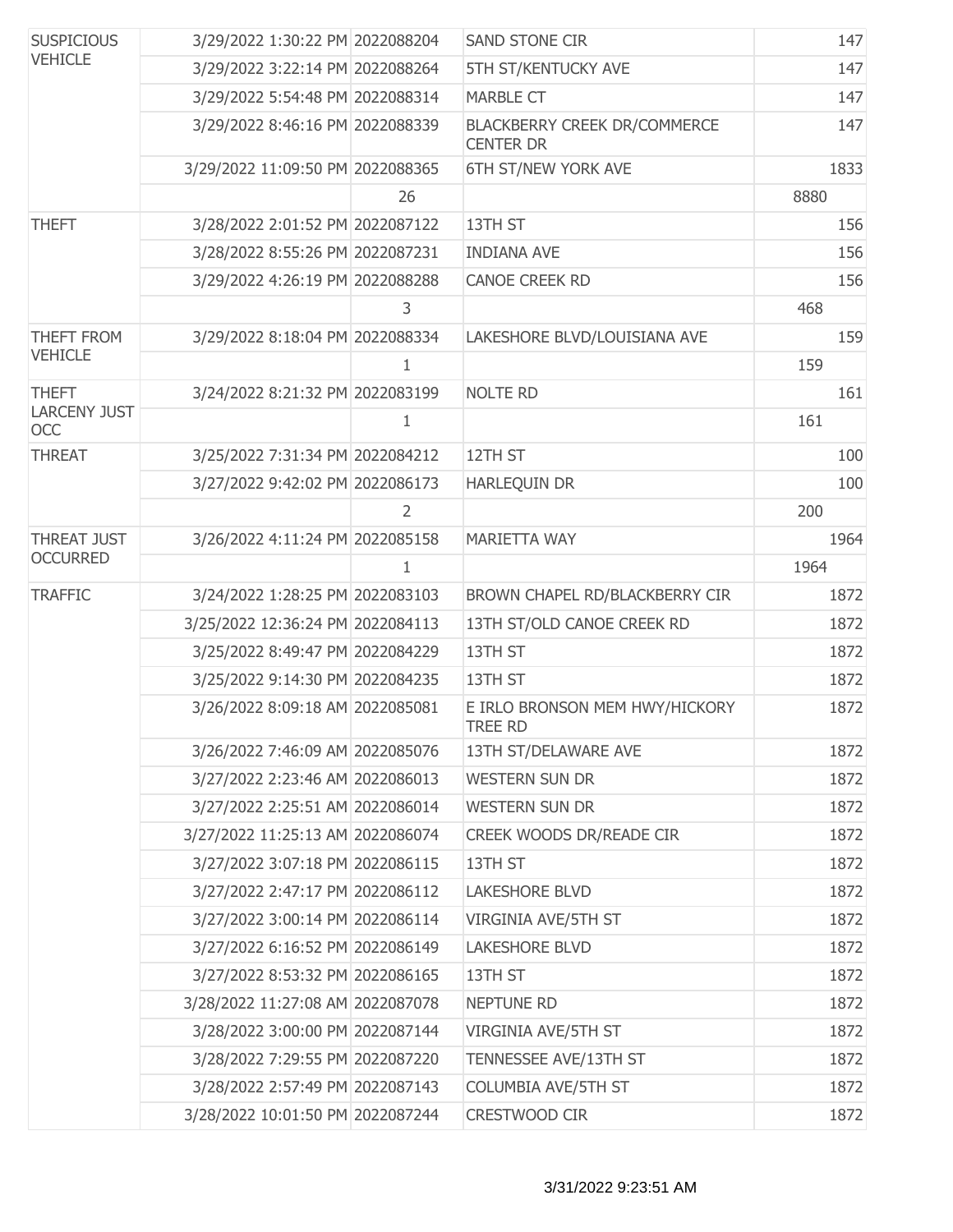| <b>TRAFFIC</b>                    | 3/28/2022 10:36:03 PM 2022087249 |    | <b>CRESTWOOD CIR</b>           | 1872  |
|-----------------------------------|----------------------------------|----|--------------------------------|-------|
|                                   | 3/29/2022 6:48:15 AM 2022088052  |    | 7TH ST/KENTUCKY AVE            | 1872  |
|                                   | 3/29/2022 8:59:28 AM 2022088090  |    | <b>BROWN CHAPEL RD/13TH ST</b> | 1872  |
|                                   | 3/29/2022 12:07:09 PM 2022088165 |    | <b>MOON DANCER PL</b>          | 1872  |
|                                   | 3/29/2022 3:00:10 PM 2022088252  |    | VIRGINIA AVE/5TH ST            | 1872  |
|                                   |                                  | 24 |                                | 44928 |
| <b>TRESPASSING</b>                | 3/26/2022 2:35:25 PM 2022085145  |    | <b>LAKESHORE BLVD</b>          | 1874  |
|                                   |                                  | 1  |                                | 1874  |
| <b>TRESPASSING</b>                | 3/24/2022 2:36:39 AM 2022083009  |    | E IRLO BRONSON MEM HWY         | 196   |
| <b>UNWANTED</b>                   | 3/24/2022 10:05:17 AM 2022083062 |    | <b>GRAPE AVE</b>               | 196   |
|                                   | 3/24/2022 3:32:15 PM 2022083140  |    | 13TH ST                        | 196   |
|                                   | 3/24/2022 6:42:21 PM 2022083184  |    | 13TH ST                        | 196   |
|                                   | 3/26/2022 1:08:38 PM 2022085128  |    | 13TH ST                        | 196   |
|                                   | 3/26/2022 11:49:45 AM 2022085116 |    | 13TH ST                        | 196   |
|                                   | 3/26/2022 2:31:18 PM 2022085144  |    | <b>BRIARWOOD ESTATES CIR</b>   | 196   |
|                                   | 3/29/2022 7:00:00 AM 2022088057  |    | 13TH ST                        | 196   |
|                                   |                                  | 8  |                                | 1568  |
| <b>UNWANTED</b>                   | 3/24/2022 9:42:09 AM 2022083054  |    | PROGRESS LN                    | 1894  |
| <b>PERSON</b>                     | 3/24/2022 1:25:27 PM 2022083102  |    | 13TH ST                        | 1894  |
|                                   | 3/25/2022 2:25:12 AM 2022084021  |    | PENNSYLVANIA AVE               | 1894  |
|                                   | 3/25/2022 2:21:43 AM 2022084019  |    | PENNSYLVANIA AVE               | 1894  |
|                                   | 3/25/2022 7:50:16 AM 2022084055  |    | <b>TAY WES DR</b>              | 1894  |
|                                   | 3/25/2022 11:57:02 AM 2022084104 |    | 13TH ST                        | 1894  |
|                                   | 3/26/2022 9:04:57 AM 2022085089  |    | 13TH ST                        | 1894  |
|                                   | 3/26/2022 10:11:57 AM 2022085097 |    | OHIO AVE                       | 1894  |
|                                   | 3/26/2022 9:45:54 AM 2022085094  |    | <b>GRAPE AVE</b>               | 1894  |
|                                   | 3/27/2022 10:44:10 AM 2022086069 |    | <b>VIRGINIA AVE</b>            | 1894  |
|                                   | 3/28/2022 10:50:27 AM 2022087067 |    | <b>HAMLIN AVE</b>              | 1894  |
|                                   | 3/29/2022 5:02:42 AM 2022088025  |    | 13TH ST                        | 1894  |
|                                   |                                  | 12 |                                | 22728 |
| <b>URGENT</b>                     | 3/24/2022 5:49:18 AM 2022083023  |    | <b>GRAPE AVE</b>               | 150   |
| <b>CHECK WELL</b><br><b>BEING</b> | 3/25/2022 7:12:22 PM 2022084210  |    | 13TH ST                        | 150   |
|                                   | 3/25/2022 5:24:34 PM 2022084188  |    | WEST END DR/BRISTOL COVE LN    | 150   |
|                                   | 3/26/2022 12:23:31 PM 2022085122 |    | MISSOURI AVE                   | 150   |
|                                   | 3/26/2022 4:35:12 PM 2022085160  |    | 17TH ST/BUDINGER AVE           | 150   |
|                                   | 3/27/2022 9:57:35 PM 2022086175  |    | <b>EASTERN AVE</b>             | 150   |
|                                   |                                  | 6  |                                | 900   |
| <b>VEGETATION</b>                 | 3/26/2022 9:37:31 PM 2022085222  |    | CAMEO CT                       | 2029  |
| WILDLAND<br><b>BRUSH UNK</b>      |                                  | 1  |                                | 2029  |